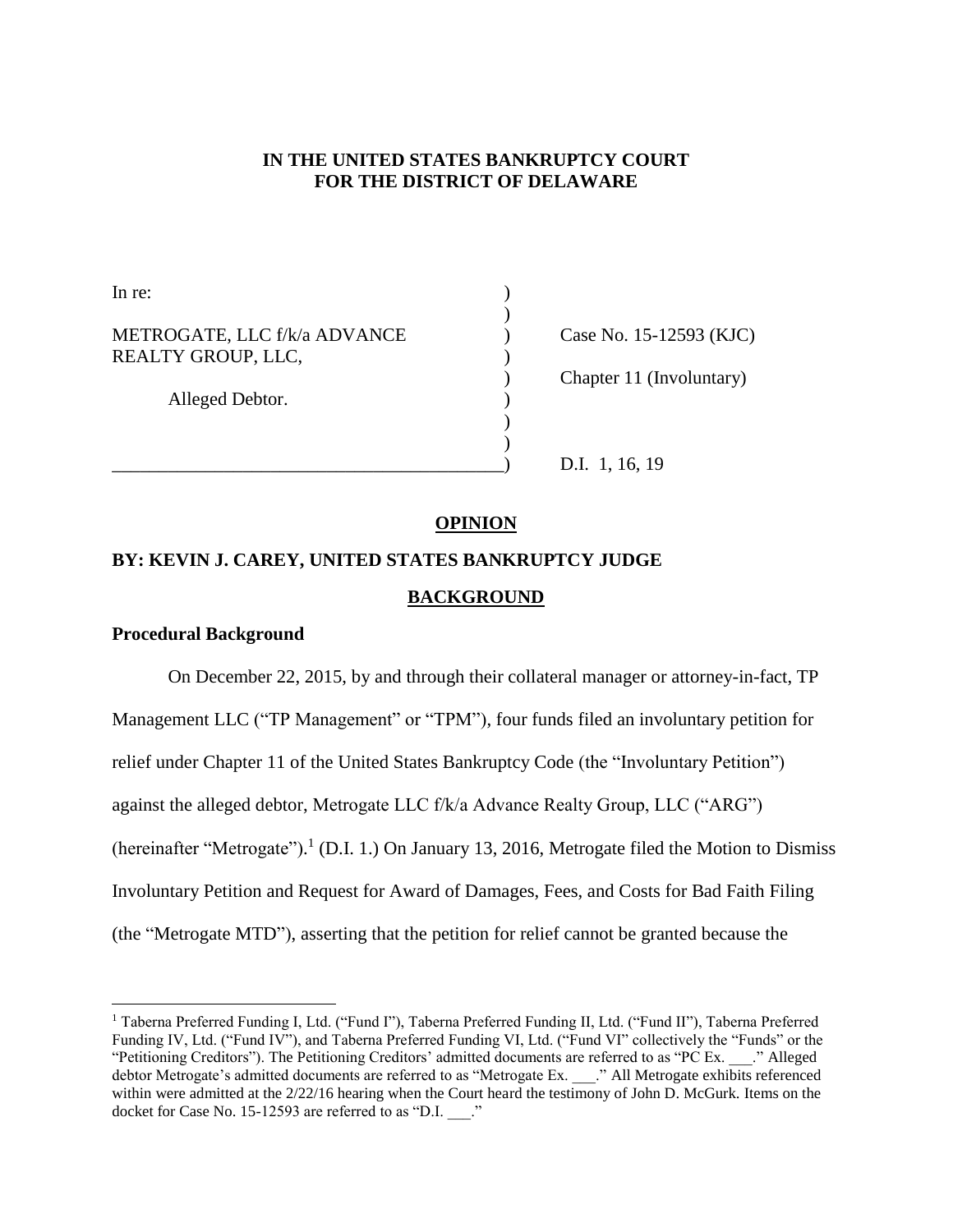Petitioning Creditors do not meet the numerosity requirements of 11 U.S.C. § 303 and that there is a bona fide dispute as to the liability or amount with regard to the Petitioning Creditors' claims.<sup>2</sup> (Metrogate MTD ¶¶ 1-5, D.I. 16, at 1-3.) Metrogate also asserts that the Involuntary Petition was filed as a bad faith litigation tactic soon after the Petitioning Creditors were denied leave to amend much of their 2013 complaint in a pending action in New York State Court (the "2013 Complaint" and the "NY State Action"), which resulted in the rejection of several of their claims, and have come to bankruptcy court as an exercise in forum shopping. (Metrogate MTD ¶ 40, D.I. 16, at 16.) On January 20, 2016, the Petitioning Creditors filed combined Motions for Summary Judgment on the December 22, 2015, Involuntary Petition and the Involuntary Debtor's January 13, 2016, Motion to Dismiss (jointly, the "SJ Motions").<sup>3</sup> (D.I. 19.) Limited discovery was conducted, both sides took depositions, and this Court held multiple evidentiary hearings relating to both the Metrogate MTD and the SJ Motions, which included: (i) testimony from three witnesses, (ii) admitted documents that were presented at the hearing, and (iii) oral argument. (D.I. 27, 33, 34, 42, 64, 68, 81.) The Court has the benefit of a voluminous record, extensive briefing, and the arguments of able counsel in reaching a decision.

For the reasons stated below, Metrogate's MTD will be granted. In light of my disposition of the Metrogate MTD, the SJ Motions will be denied as moot.

<sup>&</sup>lt;sup>2</sup> Along with the Metrogate MTD was submitted the Decl. of John McGurk in Supp. of Alleged Debtor Metrogate, LLC's Mot. to Dismiss Involuntary Pet. and Req. for Award of Damages, Fees and Costs for Bad Faith Filing ("McGurk Decl."). PC Ex. 1, D.I. 16 Ex. A.

<sup>&</sup>lt;sup>3</sup> On the same day, the Petitioning Creditors filed the Pet. Creditors Mem. of Law in Opp'n to Dismiss and in Supp. of Mots. for Summ. J. Under Fed. R. Bankr. P. 1018 and 7056 ("PC Mem."). D.I. 20. Attached was the Decl. of Morgan J. McClure in Supp. of the Mot. for Summ. J. with Respect to: (1) the December 22, 2015, Voluntary Pet. Filed by [the Funds]; and (2) the January 13. 2016, Mot. to Dismiss Filed by ARG N/K/A Metrogate, LLC ("McClure Decl."). Metrogate Ex. 1, D.I, 21. On February 13, 2016, Metrogate filed the Alleged Debtor Metrogate, LLC's (I) Reply to Opp'n to Mot. to Dismiss and (II) Obj. to Mot. for Summ J. under Fed. R. Bankr. P. 1018 and 7056 ("Metrogate Reply & Obj."). D.I. 47. Attached was the Suppl. Decl. of John D. McGurk in Resp. to Pet. Creditors' (A) Opp'n to Alleged Debtor's Mot. to Dismiss and (B) Mot. for Summ. J. under Fed. R. Bankr. P. 1018 and 7056 ("Suppl. McGurk Decl."). Metrogate Ex. 14, D.I. 47-1. On February 18, 2016, the Petitioning Creditors filed the Pet. Creditors Reply in Supp. of Mots. for Summ. J. Under Fed. R. Bankr. P. 1018 and 7056 ("PC Reply"). D.I. 55.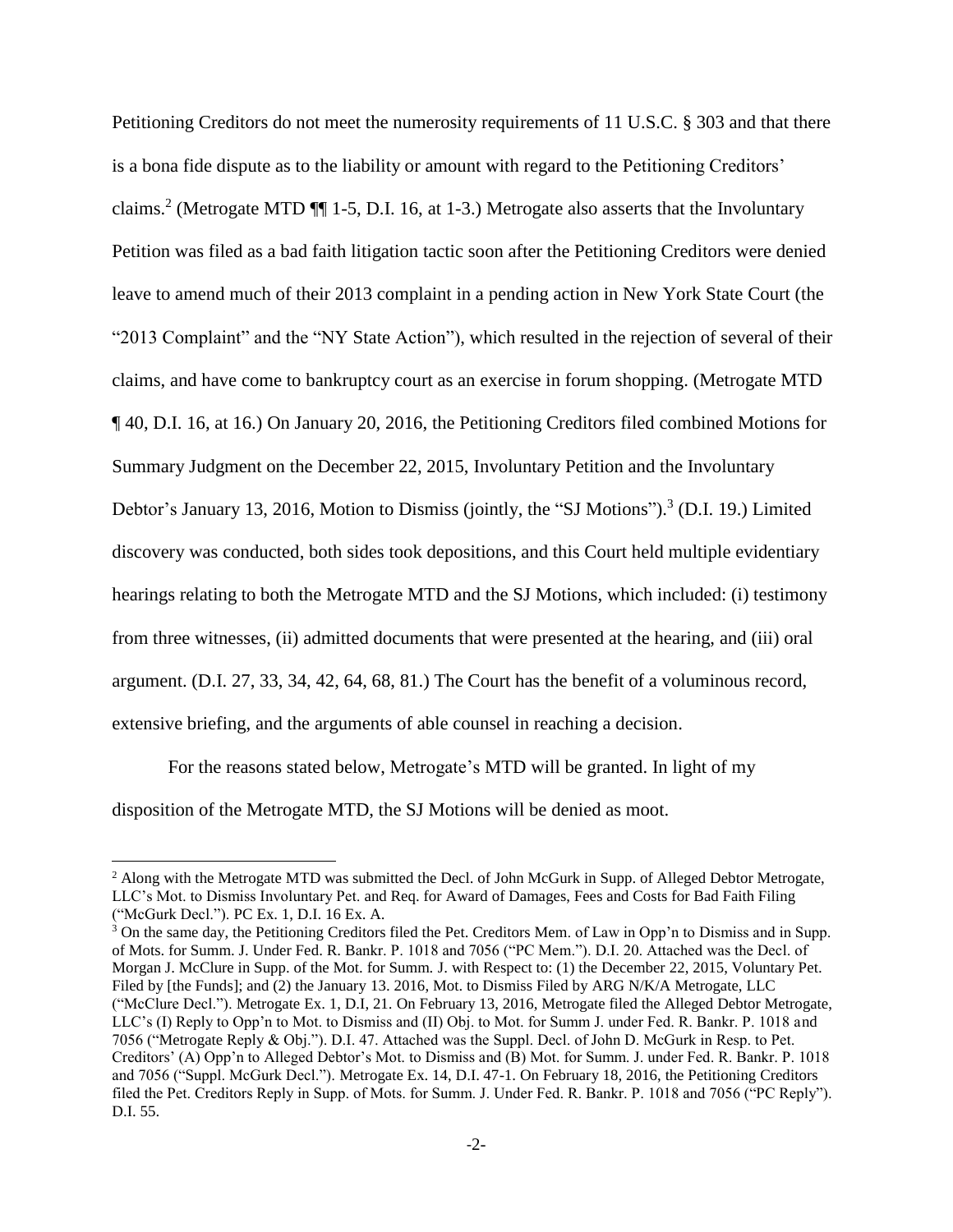#### **Factual Background**

Metrogate, LLC is a is a Delaware LLC formed on July 1, 2001 for the purpose of buying, leasing, developing, selling, and investing in residential real estate. Metrogate is owned as follows: 88.5%—Almanac Realty Securities III, LLC ("ARS"); 8.9%—ELD Partners LP; 1.3%—Gary Sopko; and 1.3%—Nick Stathakis. Metrogate's board of directors is comprised of two representatives of ARS, D. Pike Aloian and John D. McGurk, and one representative of Advance Capital Partners LLC ("ACP"), Peter J. Cocoziello. Mr. McGurk is also the Vice President and Secretary of Metrogate, LLC.

Morgan McClure is an authorized signatory of TP Management, the collateral manager or attorney-in-fact for the Funds. <sup>4</sup> Specifically, TP Management is the successor collateral manager for Fund IV and Fund VI and is the "Delegate" (as defined in the Delegation Agreements) of Taberna Capital Management ("TCM"), as collateral manager to Fund I and Fund II. The Funds are exempted Cayman Islands companies and issuers of collateralized debt obligations ("CDOs"), which are issued pursuant to the CDO Indentures. Mr. McClure's collateral management duties include taking necessary enforcement actions in connection with the Metrogate debt.

#### The 2001 FARS Loan

l

TP Management alleges as follows: In 2001, Metrogate sought and accepted an investment from Rothschild Realty, Inc. and Rothschild Realty Managers, LLC n/k/a Almanac Realty Investors, through an investment fund known as Five Arrows Realty Securities III

<sup>4</sup> As authorized by: (a) Collateral Management Agreements, dated March 15, 2005, December 23, 2005, and June 27, 2006; (b) the CDO Indentures, of the same dates; (c) the Master Transaction Agreements, dated April, 21, 2010, and December 1, 2014, by and among TCM, RAIT Financial Trust, and TP Management; and (d) the Delegation Agreements, dated April 21, 2010, and December 1, 2014, by and among TCM, RAIT Financial Trust, and TP Management (collectively, the Collateral Management Agreement, CDO Indentures, and Delegation Agreements are the "CDO Management Agreements").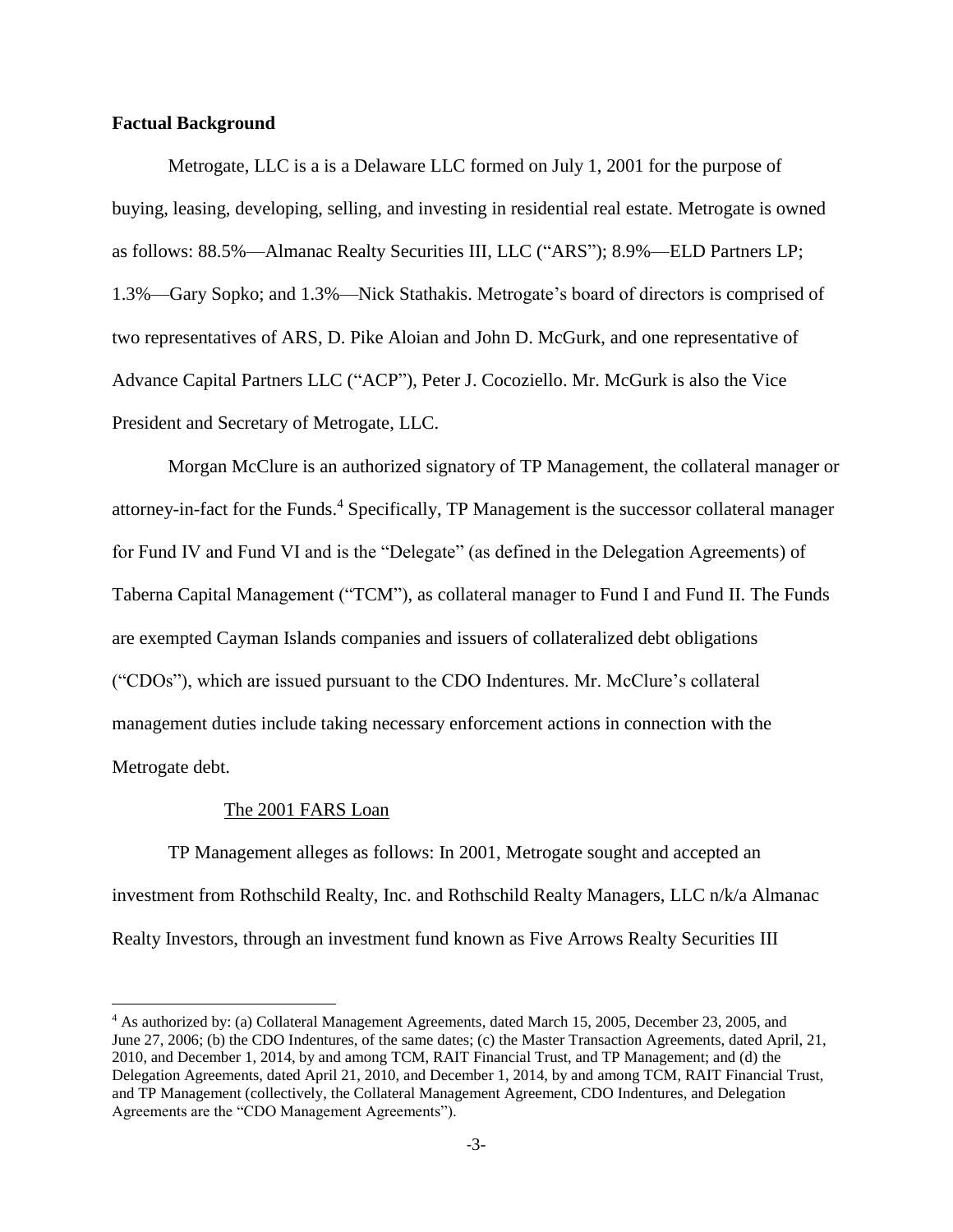("FARS") n/k/a Almanac Realty Securities III, LLC (ARS). ARS' senior management team includes D. Pike Aloian and John D. McGurk. In late summer 2001, Metrogate (then ARG) and FARS entered into an agreement in which FARS agreed to loan \$60 million to Metrogate pursuant to a Convertible Promissory Note. Under the Credit Agreement, FARS could convert all or part of its debt to Metrogate common units at a strike price of \$16.65 per unit. This gave FARS the right to convert its debt into 3.6 million units, which was intended to give it majority ownership of Metrogate.

### The March Note

 $\overline{a}$ 

In March 2005, Metrogate created a trust—Advance Realty Group Capital Trust I, a Delaware statutory trust ("Trust I"), which issued preferred stock to Fund I in exchange for \$25 million. Trust I loaned the proceeds of the preferred stock issuance to Metrogate pursuant to a Junior Subordinated Indenture dated March 15, 2005, between Metrogate and JPMorgan Chase Bank, N.A.<sup>5</sup> (the "March Indenture"). A Floating Rate Junior Subordinated Note due in 2035 in the original principal amount of \$25,780,000 was held by Trust I for the benefit of the holders of the preferred stock (the "March Note"). Metrogate paid Trust I under the March Note, which then made the payments to Fund I. Trust I is governed by the Amended and Restated Trust Agreement, dated March 15, 2005 (the "March Trust Agreement").

## The October Note and the Subordination Agreements

In October 2005, Metrogate created another Delaware statutory trust ("Trust II," together with Trust I, the "Trusts"), which issued preferred stock to Funds II, IV, and VI in exchange for

<sup>&</sup>lt;sup>5</sup> JP Morgan Chase Bank, NA was the original trustee. The Bank of New York Mellon Trust Company ("BNYM") succeeded JP Morgan. In March 2015, BNYM was removed as property trustee and trustee under the Indentures. Computershare Trust Company, N.A. ("Computershare") was appointed successor trustee under the Indentures and as successor property trustee under the Trust Agreements.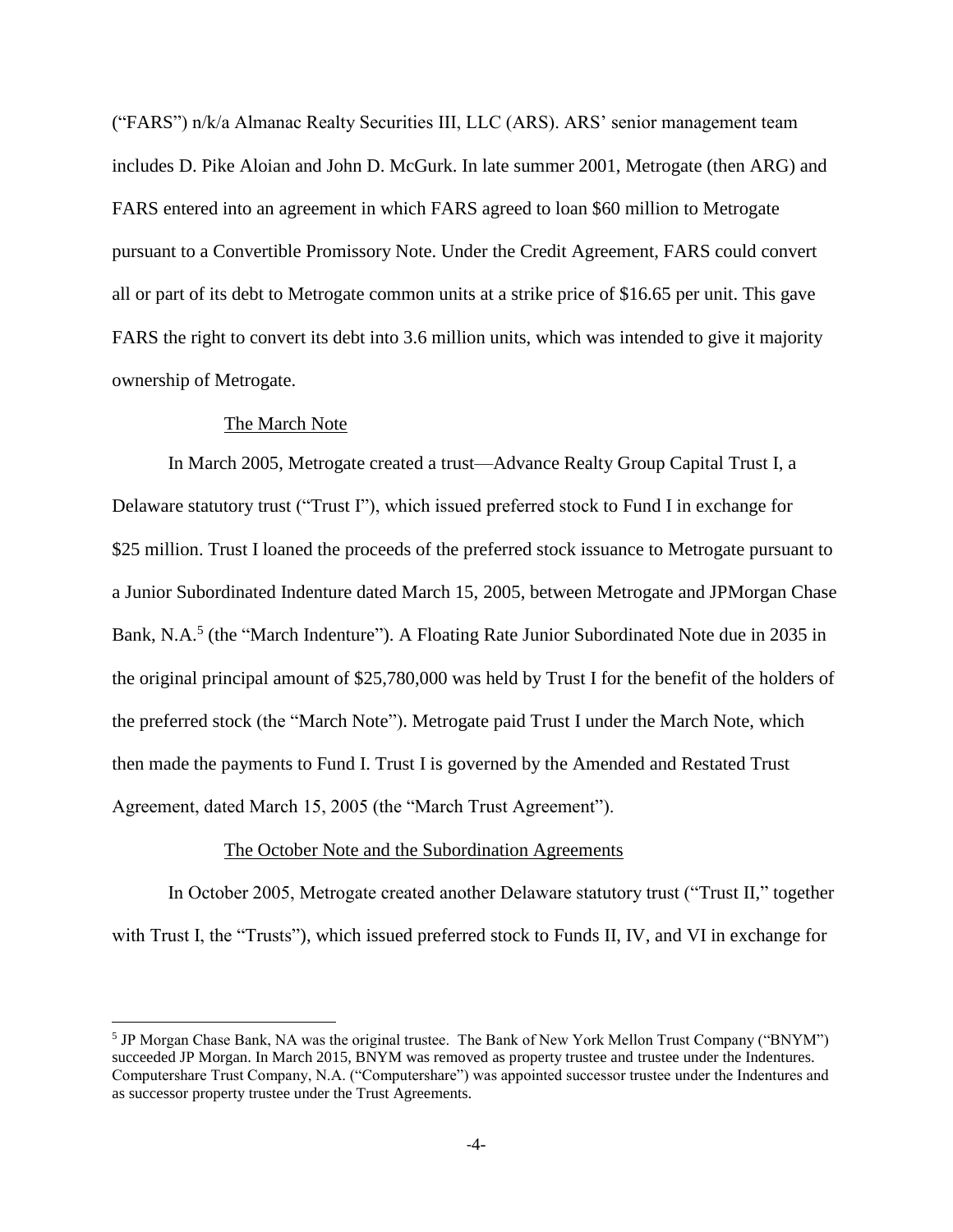\$35 million, split as follows: Fund II loaned \$6,875,000; Fund IV loaned \$24,375,000; and Fund VI loaned \$3,750,000. Trust II loaned the proceeds of the preferred stock issuance to Metrogate pursuant to a Junior Subordinated Indenture between Metrogate and JP Morgan (the "October Indenture," together with the March Indenture, the "Indentures"). A Floating Rate Junior Subordinated Note due in 2035 in the original principal amount of \$36,090,000 is held by Trust II (the "October Note," together with the March Note, the "Notes") for the benefit of Funds II, IV, and VI. Metrogate pays Trust II under the October Note, which then transfers the payments to Funds II, IV, and VI. Trust II is governed by the Amended and Restated Trust Agreement, dated October 14, 2005 (the "October Trust Agreement," and together with the March Trust Agreement, the "Trust Agreements").

At the same time as the parties entered into the Indentures, the parties also executed agreements subordinating any payments of the 2001 FARS loan to the new Trust loans (the "Subordination Agreements"). (PC Ex. 63, 66.)

Metrogate has not made any payments under the Indentures since October 2009. On October 23, 2009, and February 9, 2010, TCM issued default letters to Metrogate on behalf of the Funds and accelerated the obligations due under the Notes.

#### The 2007 and 2008 Conversion Agreement

TP Management alleges that in a 2007 and 2008 restructuring, Metrogate insiders took millions of dollars in cash, spun off Metrogate's commercial real estate in a redemption of their majority equity holdings, and undertook numerous avoidable transfers, all while Metrogate was allegedly insolvent or which alleged actions rendered them so. Specifically, TP Management asserts that: (a) Without the Funds' consent, FARS converted its \$60 million junior loan to Metrogate into over \$80.1 million purported senior debt, plus new controlling equity;

-5-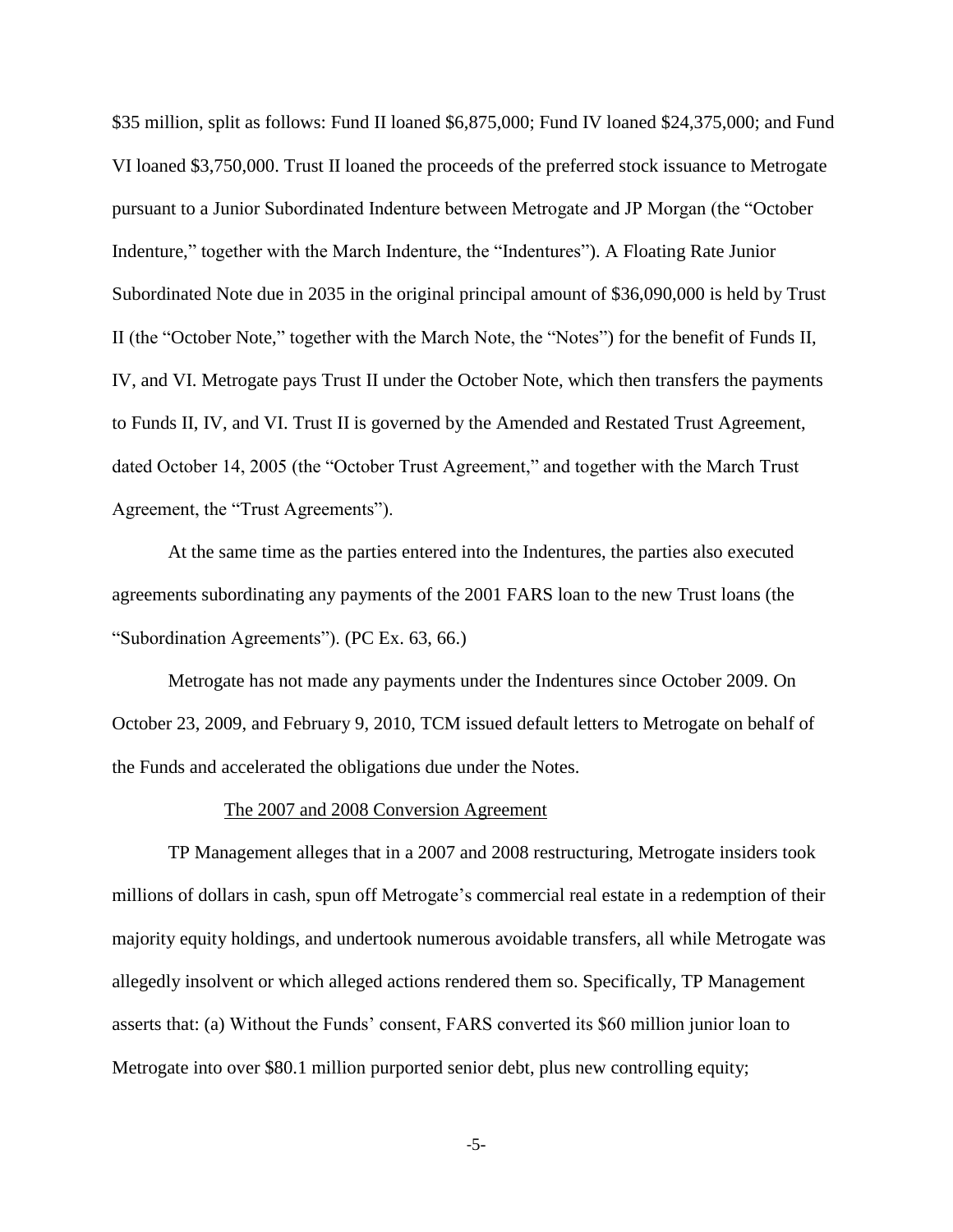(b) Metrogate (and the NY State Action Defendants) transferred commercial real estate worth over \$45 million to Mr. Cocoziello and his affiliated entities and incurred over \$52 million in new financial obligations to these entities without fair consideration; (c) Metrogate (and the NY State Action Defendants) (i) paid millions to themselves and related entities from Metrogate; (ii) caused Metrogate to pay interest on loans that did not require interest payments; and (iii) caused Metrogate to gratuitously and fraudulently guarantee new indebtedness, all for the Defendants' benefit.<sup>6</sup>

## Delaware Chancery Court—Minority Shareholder Action against Metrogate

In 2008, certain minority shareholders filed an action against Metrogate in the Court of Chancery of the State of Delaware (the "Delaware Chancery Court" case) asserting causes of action in connection with the reorganization of Metrogate in 2008 (the "Conversion Agreement") for: (i) breach of fiduciary duty; (ii) breach of the implied covenant of good faith and fair dealing, fraudulent inducement, civil conspiracy; and (iii) aiding and abetting breach of fiduciary duty. The Funds had a limited intervention in the Delaware State Court Action. After trial, the Delaware Court found that there were no damages as, despite self-dealing by the board, the equity value improved, and so dismissed the claims.

#### The NY State Action

 $\overline{a}$ 

On June 7, 2013, TP Management sent a "Notice of Continuing Events of Default and Continuing Acceleration of Outstanding Indebtedness Under the Indenture; Demand for Performance; Reservation and Non-Waiver of Rights; Demand for Strict Compliance," in

 $6$  The full list of the NY State Action Defendants: Advance Realty Group LLC  $n/k/a$  Metrogate LLC; Advance Capiutal Partners, LLC; Advance Realty Development, LLC; Peter Cocoziello; Rothschild Realty, Inc.; Rothschild Realty Managers LLC n/k/a Almanac Realty Investors, LLC; Five Arrows Realty Securities, III, LLC n/k/a/ Almanac Realty Securities III, LLC (ARS); John D. McGurk; D. Pike Aloian; Patricia K. Sheridan; John Does 1-50; and Jane Does 1-50.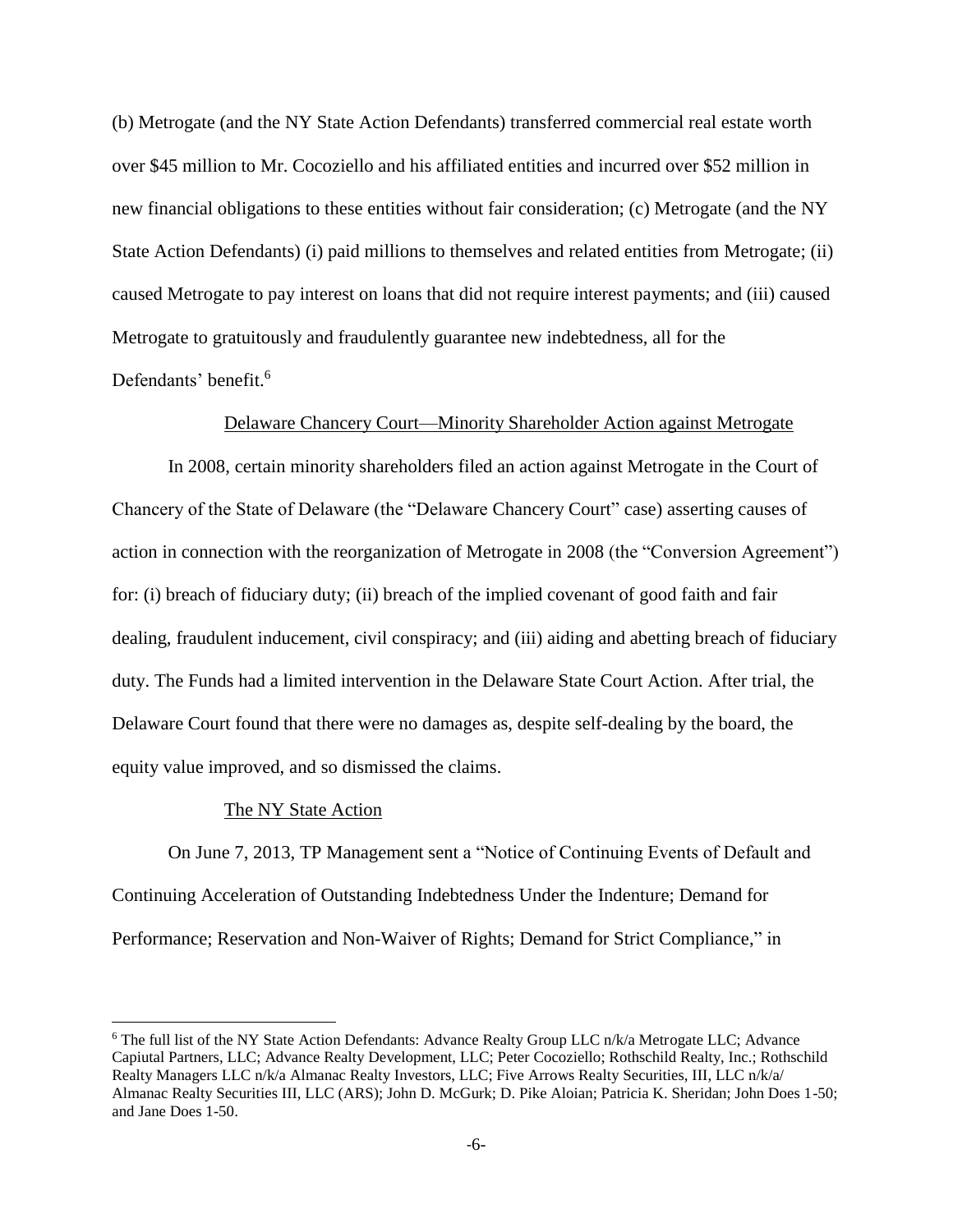connection with the October Indenture. Metrogate did not resume making payments but, despite assertions to the contrary by the Petitioning Creditors, has not admitted to default under the Indentures.

On August 16, 2013, Funds II, IV, and VI (acting through their collateral manager or attorney-in-fact TP Management, specifically Mr. Morgan McClure) filed a complaint against Metrogate and the NY State Action Defendants (the "2013 Complaint") in the Supreme Court of the State of New York, County of New York (the "NY Court" and the "NY State Action," Index No. 652884/2013). The NY State Action asserted 12 causes of action, including breach of the October Indenture.<sup>7</sup> On October 3, 2014, the NY Court issued a decision on Metrogate's motion, dismissing all but four causes of action (the "2014 Dismissal Order"). In the 2014 Dismissal Order, the NY Court dismissed all of the claims except for: (1) breach of indenture; (4) actual fraudulent conveyance; (5) constructive fraudulent conveyance; and (6) unjust enrichment.<sup>8</sup> The NY Court also found that the funds lacked standing to sue for breach of the Subordination Agreement, and that the 2013 Complaint failed to state a cause of action for both the breach of the Subordination Agreement and a breach of the covenant of good faith and fair dealing with regard to the Subordination Agreement (noting that the Funds could not revive their nonviable breach of contract claim by casting it as a good faith violation). On November 4, 2014, Funds II, IV, and VI appealed the 2014 Dismissal Order. (McGurk Decl. ¶ 14, D.I. 16 Ex. A, at 5.) On

 $7(1)$  breach of indenture; (2) breach of subordination agreement; (3) breach of the covenant of good faith and fair dealing under indenture and subordination agreement; (4) actual fraudulent conveyance under N.Y. DCL §§ 270-81; (5) constructive fraudulent conveyance under NY DCL §§ 270-281; (6) unjust enrichment; (7) constructive trust; (8) accounting; (9) fraudulent concealment; (10) aiding and abetting fraud (later withdrawn); (11) conspiracy to commit fraud; and (12) piercing the corporate veil and declaratory judgment on alter ego. Metrogate Ex. 31, at ¶¶ 159-253, D.I. 47-4, at 113-125.

<sup>8</sup> *Taberna Preferred Funding II, Ltd. v. Advance Realty Group LLC*, 45 Misc.3d 1204(A), at \*14 (N.Y. Sup. Ct. Oct. 3, 2014), D.I. 16 Ex. G, at 36.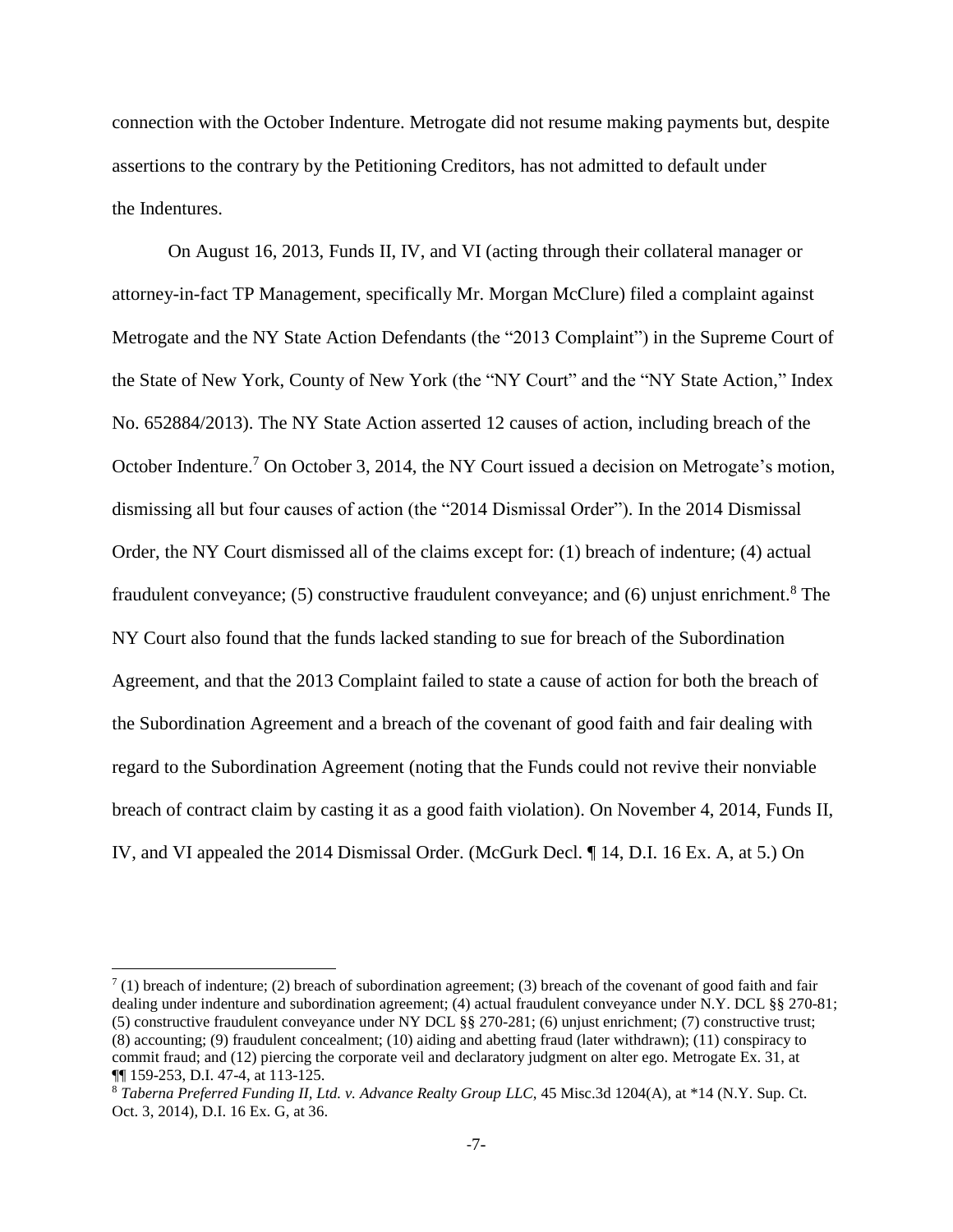November 13, 2014, Metrogate filed a cross-appeal. (*Id.*) TP Management took over collateral management services for Fund I on December 1, 2014. (McClure Decl. 16, D.I. 21, at 2.)

On April 10, 2015, the Funds sought leave to file a first amended complaint in the NY State Action to (1) address perceived deficiencies in the original complaint identified in the 2014 Dismissal Order, including adding the trustee Computershare to obtain standing and assert claims under the Subordination Agreements and breach of the covenant of good faith and fair dealing; (2) add claims on behalf of Fund I; (3) amend claims based on new information "gained in discovery" about "insider funding vehicles" ADV/F and ADCAP Funding LLC. (Metrogate Ex. 9, at 3, D.I. 16 Ex. H, at 7.) The motion to amend was denied (in part) by decision and order dated October 23, 2015, which allowed amendment of one count of breach of contract for Fund I (the "2015 Leave to Amend Order"). Because of the expired statute of limitations with regard to the 2008 Conversion Agreement, Fund I was only granted leave to join Count One for breach of the Indentures. (Metrogate Ex. 9, at 14, D.I. 16 Ex. H, at 18.)

The NY Court denied leave to amend the Subordination Agreement counts on the merits, despite holding that TP Management cured its standing defect by adding Computershare. (Metrogate Ex. 9, at 4, D.I. 16 Ex. H, at 8.) The NY Court did not allow the amendment to relate back with regard to Fund I joining the causes of action for fraudulent conveyance or unjust enrichment because TCM's non-participation before the statute of limitations expired in October 2014 did not constitute a mistake that would allow the causes of action for actual and constructive fraudulent conveyance and unjust enrichment asserted by TP Management for Fund I to relate back to the 2013 Complaint: "At the time, Fund I had a different collateral manager who, for whatever reason, chose not to file suit against defendants. Nothing in the

-8-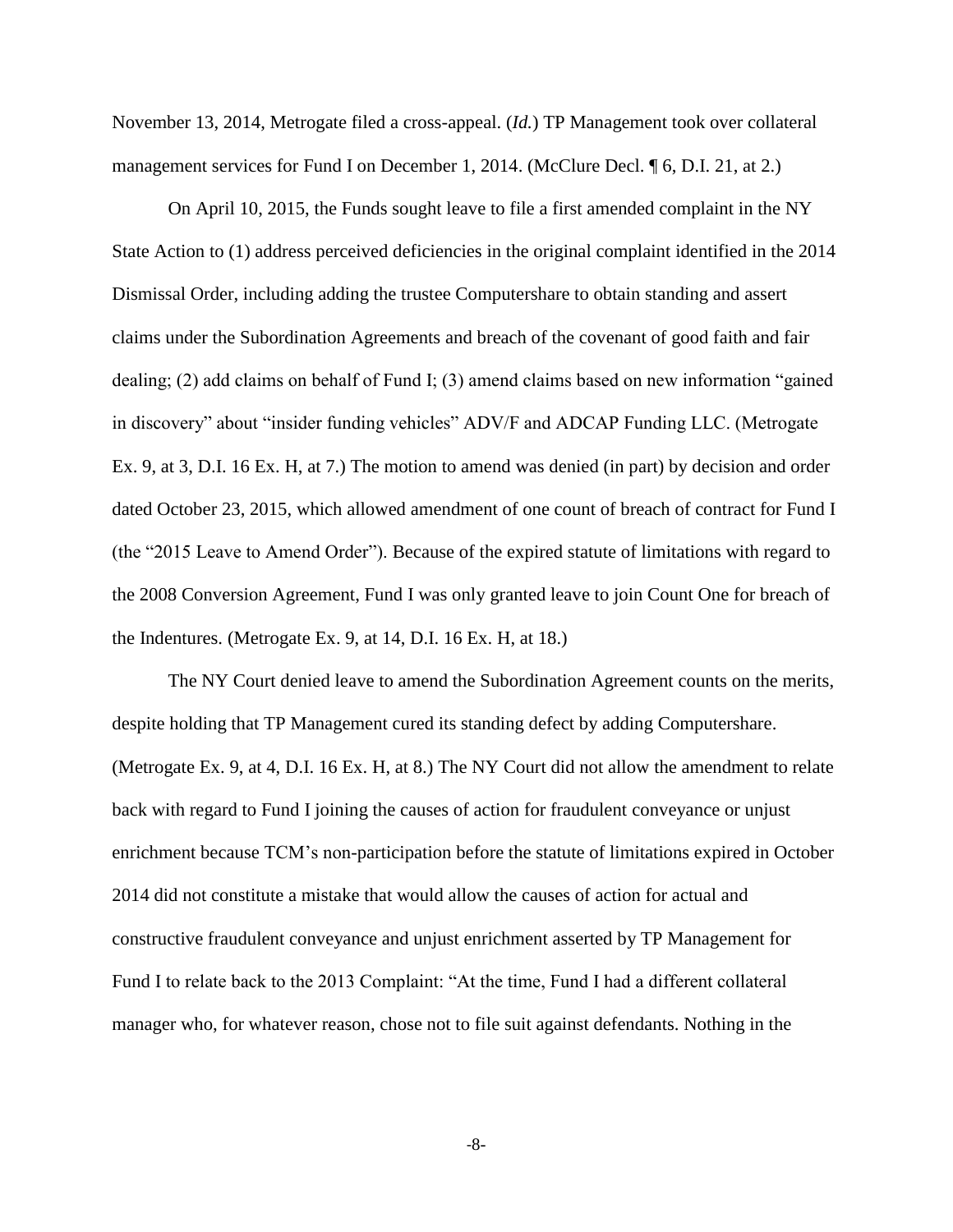record suggests its decision not to sue defendants was a mistake."<sup>9</sup> (Metrogate Ex. 9, at 12, D.I. 16 Ex. H, at 16.)

To summarize NY State Action to this point: (1) the causes of action for all of the Funds pertaining to, *inter alia*, piercing the corporate veil and the Subordination Agreements are dismissed; and (2) all causes of action for Fund I related to the 2008 Conversion Agreement, including counts for actual and constructive fraudulent conveyance and unjust enrichment, were barred by New York's six-year statute of limitations, with only the question of default under the Indentures outstanding.

On November 5, 2015, the Funds filed the First Amended Complaint. (the "First Am. Compl.," Metrogate Ex. 10, D.I. 16 Ex. I.) Soon after the 2015 Leave to Amend Order was issued, the NY Court suggested the parties meet to discuss a settlement. (McGurk Test. 78:6-22, D.I. 64.) Mr. McClure requested additional documents from Mr. McGurk, which he received. (*Id.*) On December 11, 2015, Metrogate filed their answer with affirmative defenses and counterclaims. (Metrogate Ex. 11, D.I. 16 Ex. J.) Eleven days later, at the direction of Mr. McClure, TP Management filed the Involuntary Petition. (D.I. 1.)

Appeals of the 2014 Dismissal Order and the 2015 Leave to Amend Order are pending before the Appellate Division of the New York State Supreme Court, First Judicial Department.

#### The Counterclaims

l

On December 11, 2015, Metrogate (together with its co-defendants) filed answers and defenses to the Amended Complaint, and also asserted counterclaims (the "Answer and

<sup>9</sup> The Petitioning Creditors' motion for leave to amend to assert actual and constructive fraudulent conveyance and unjust enrichment claims with relation to Fund I was also denied because the amendments would "require increasing the original complaint's ad damnum clause." Metrogate Ex. 9, at 12, D.I. 16 Ex. H, at 16. The Funds also added a cause of action for tortious interference against ADV/F and ADCAP, which the NY Court split into two claims, one for tortious interference with contract and another for tortious interference with business relations, rejecting both. Metrogate Ex. 9, at 12-13, D.I. 16 Ex. H, at 16-17.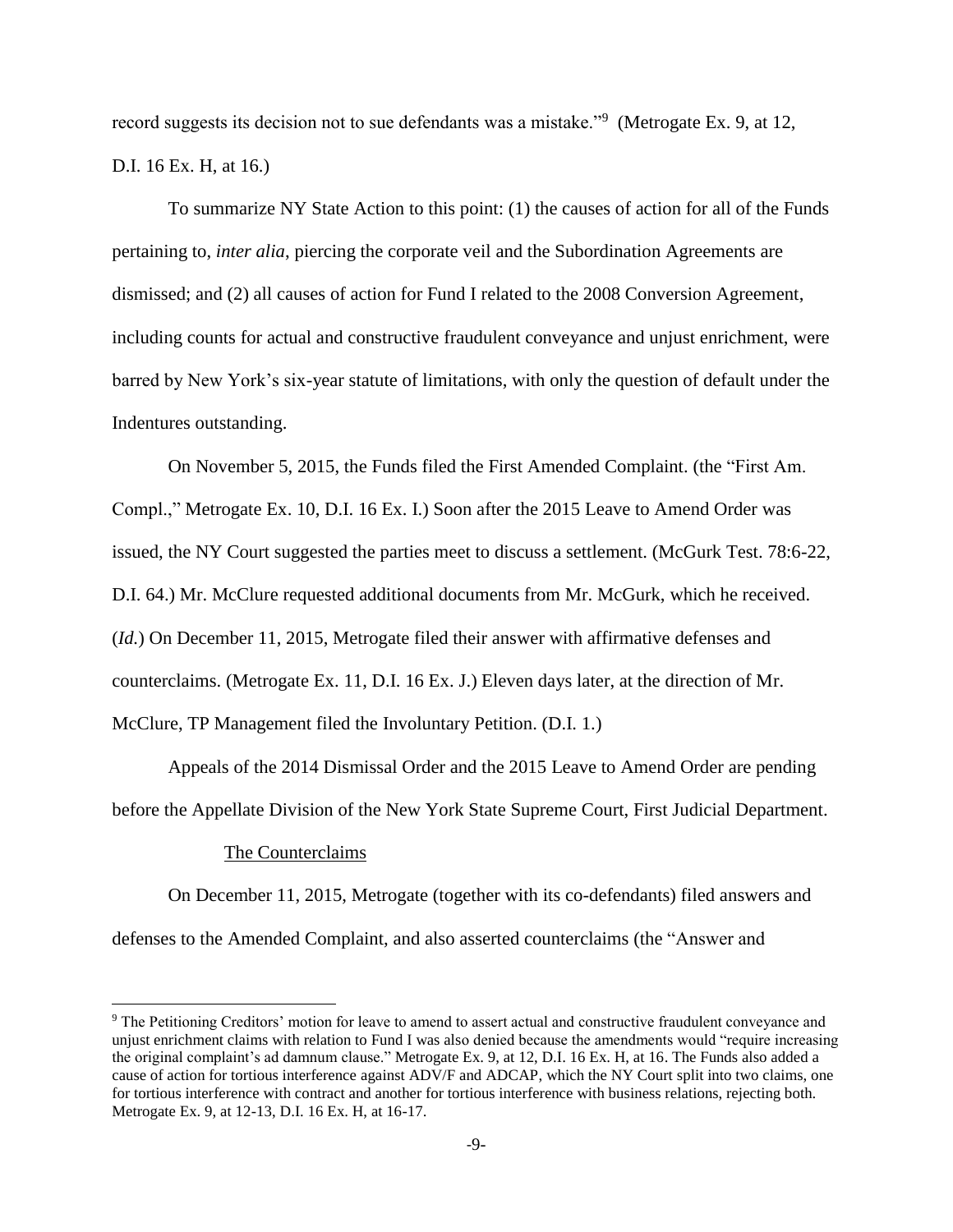Counterclaims"). (Metrogate Ex. 11, D.I. 16 Ex. J.) The Counterclaims assert claims for tortious interference with business relationships and breach of the implied covenant of good faith and fair dealing in connection with negotiations to restructure the preferred securities. The counterclaims mirror conduct that resulted in a September 15, 2015, Order Instituting Settled Administrative Proceedings issued by the SEC (the "SEC Order"). (Metrogate Ex. 13.) The SEC Order found that in connection with the restructuring of some of Taberna's debt after the global financial crisis, TCM violated the Securities Exchange Act of 1934 and Investment Advisors Act of 1940 by seeking to negotiate certain fees as a condition to the restructuring negotiation. The SEC Order required TCM to (a) cease and desist from committing the violations identified and (b) pay the SEC disgorgement of \$13 million, prejudgment interest of \$2 million, and a civil penalty of \$6.5 million. Based on the Answer and Counterclaims, Metrogate disputes *any* liability to the Funds under the Indentures and Notes and seeks the following relief in the NY State Action: (1) dismissal of the First Amended Complaint with no recovery for the Funds; and (2) judgment awarding Metrogate and its co-defendants damages of \$60 million, plus interest.<sup>10</sup>

#### Discovery in the NY State Action—The ADV/F Loans

 $\overline{\phantom{a}}$ 

Allegedly as a result of discovery in the NY State Action, TP Management discovered that Metrogate had failed to disclose that it was transferring assets, including the placement of insider loans. On December 10, 2015, after the Funds' discovery requests had been made in the NY State Action, Mr. McGurk produced documents (including the "FARS Investment Memorandum") allegedly showing that Metrogate's subsidiaries had been paying interest on

<sup>&</sup>lt;sup>10</sup> Although Metrogate refers to TCM (Taberna Capital Management) as the predecessor to TP Management, TP Management states that it is not affiliated in any way with TCM. TP Management asserts that it and TCM are separate entities with no common ownership and the only connection that the Funds argue is relevant to this proceeding is that TP Management purchased collateral rights from TCM following arm's-length negotiations. TP Management took over collateral management services for Funds II, IV, and VI on April 21, 2010. TP Management took over collateral management services for Fund I on December 1, 2014. TP Management is controlled by FIG (Fortress Investment Group, employer of Morgan McClure), TCM by RAIT Financial Trust.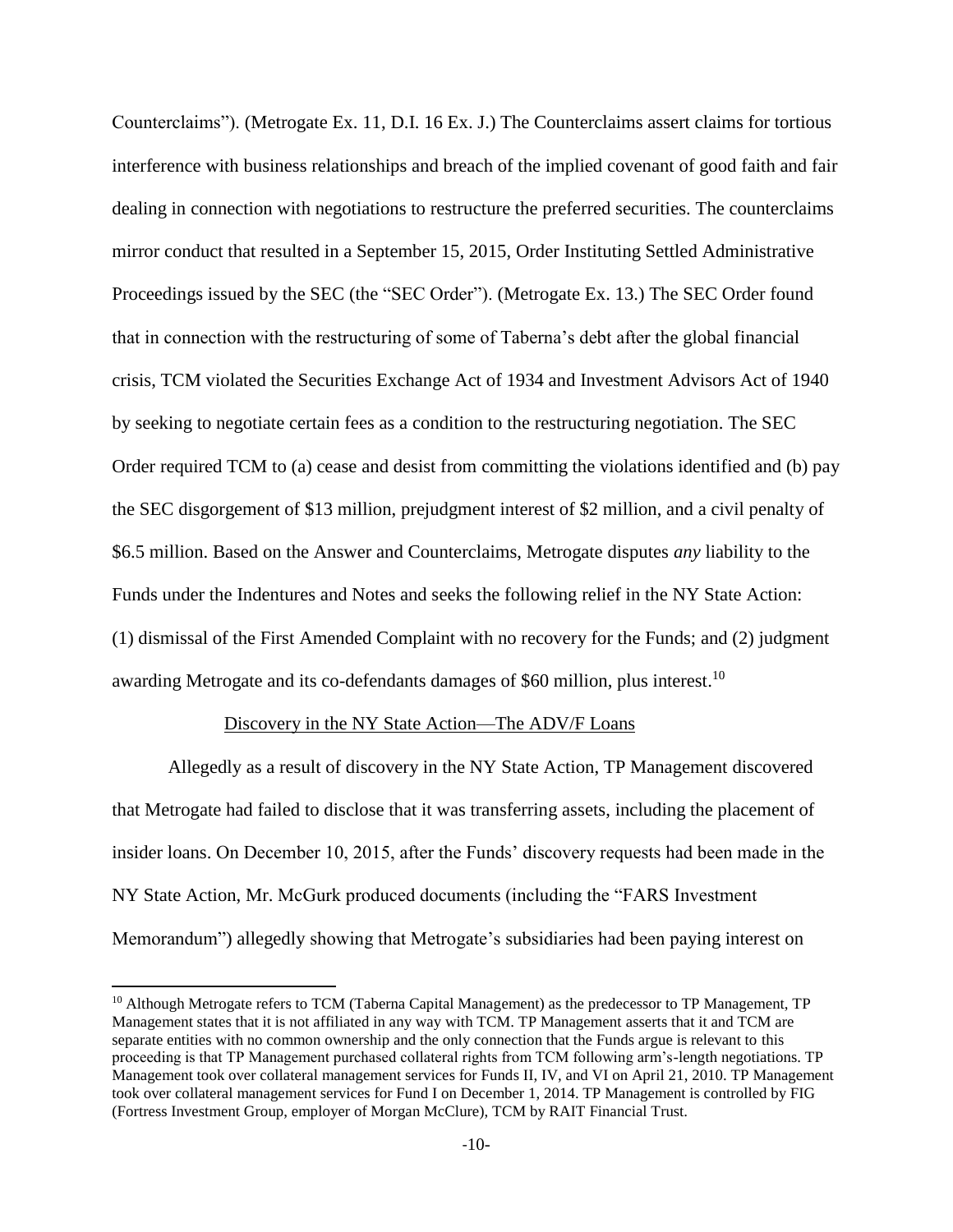insider loans. TP Management alleges that revenue from Metrogate's property assets was being redirected to ADV/F Funding (and therefore to FARS and Cocoziello) through loans originated expressly for the purpose of circumventing the Funds' collection of the debt owed by Metrogate. TP Management characterized the loans as "egregious" (primarily due to the use of "equity kickers"). TP Management also alleges that FARS (through Mr. McGurk and Mr. Aloian) intended to hinder the Funds' recovery of principal by "siphoning money out of Metrogate's assets every day." On December 22, 2015, twelve days after Mr. McGurk produced the ADV/F documents, TP Management filed the Involuntary Petition for the Funds.

#### **JURISDICTION**

This Opinion constitutes the findings of fact and conclusions of law required by Fed. R.

Bankr. P. 7052. This Court has jurisdiction over this matter pursuant to 28 U.S.C. §§ 1334 and

157(a). The determination of whether an order for relief should be granted in an involuntary case

is a core proceeding pursuant to 28 U.S.C.  $\S 157(b)(1)$  and  $(b)(2)(A) \& (O)$ .

#### **APPLICABLE LAW**

Section 303 provides, in relevant part:

(b) An involuntary case against a person is commenced by the filing with the bankruptcy court of a petition under chapter 7 or 11 of this title—

(1) by three or more entities, each of which is either a holder of a claim against such person that is not contingent as to liability of the subject of a bona fide dispute as to liability or amount, or an indenture trustee representing such a holder, if such noncontingent, undisputed claims aggregate at least \$15,325 more than the value of any lien on property of the debtor securing such claims held by the holders of such claims . . . .

11 U.S.C. § 303.

Section 6.10(b) of the Trust Agreements (Metrogate Ex. 2, D.I. 16 Ex. A, at 41;

Metrogate Ex. 5, D.I. 16 Ex. D, at 41) states:

For so long as any Preferred Securities remain Outstanding, to the fullest extent permitted by law and subject to the terms of this Trust Agreement and the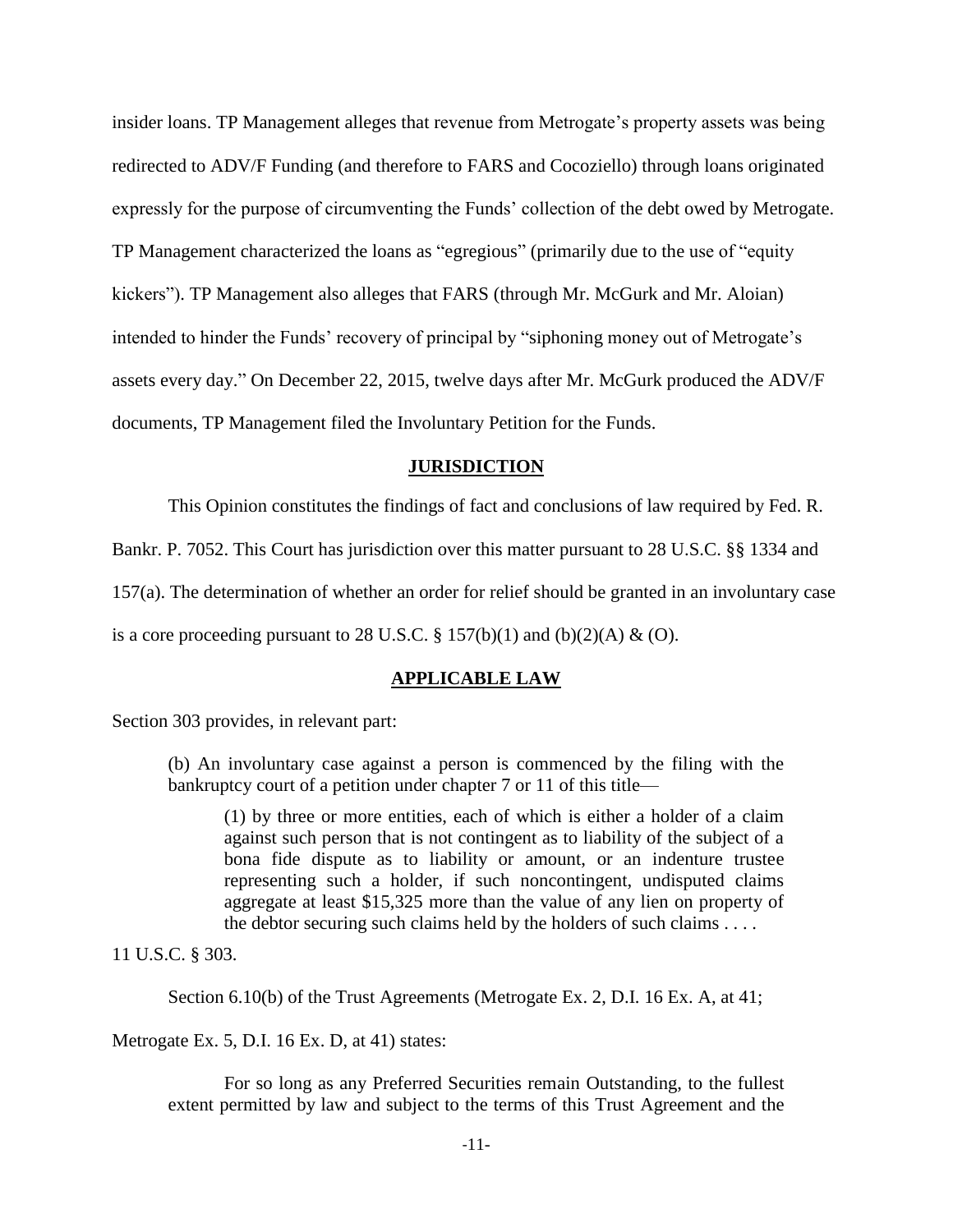Indenture, upon a Note Event of Default specified in paragraph (a) or (b) of Section 5.1 of the Indenture, any Holder of Preferred Securities shall have the right to institute a proceeding directly against the Depositor, pursuant to Section 5.8 of the Indenture, for enforcement of payment to such Holder of any amounts payable in respect of Notes having an aggregate principal amount equal to the aggregate Liquidation Amount of the Preferred Securities of such Holder. Except as set forth in Section 6.10(a) and this Section 6.10(b), the Holders of Preferred Securities shall have no right to exercise directly any right or remedy available to the holders of, or in respect of, the Notes.

Section 5.8 of the Indentures (Metrogate Ex. 3, D.I. 16 Ex. B, at 40; Metrogate Ex. 6, D.I.

16 Ex. E, at 41) states:

Notwithstanding any other provision in this Indenture, the Holder of any Security shall have the right, which is absolute and unconditional, to receive payment of the principal of and any premium on such Security at its Maturity and payment of interest (including any Additional Interest) on such Security when due and payable and, to institute suit for the enforcement of any such payment, and such right shall not be impaired without the consent of such Holder. Any registered holder of the Preferred Securities shall have the right, upon the occurrence of an Event of Default described in Section 5.1(a) or Section 5.1(b), to institute a suit directly against the Company for enforcement of payment to such holder of principal of and any premium and interest (including any Additional Interest) on the Securities having a principal amount equal to the aggregate Liquidation Amount of the Preferred Securities held by such holder.

## **ANALYSIS**

#### **A. Statutory Requirements of § 303 – Numerosity – The Holder of a Claim**

The term "claim" is defined by the Bankruptcy Code as a "right to payment" of

practically any type: "whether or not such right is reduced to judgment, liquidated, unliquidated, fixed, contingent, matured, unmatured, disputed, undisputed, legal, equitable, secured, or unsecured . . . . " 11 U.S.C. § 101(5). Here, there are four funds, three with separately enforceable claims of varying amounts on a single note in the original principal amount of \$35 million (Funds II, IV, VI), and another fund with a claim on a second note in the amount of \$25 million (Fund I), but only one collateral manager/attorney-in-fact and one trustee among them. Metrogate argues that the two notes constitute only two claims (Metrogate MTD ¶ 22, D.I. 16,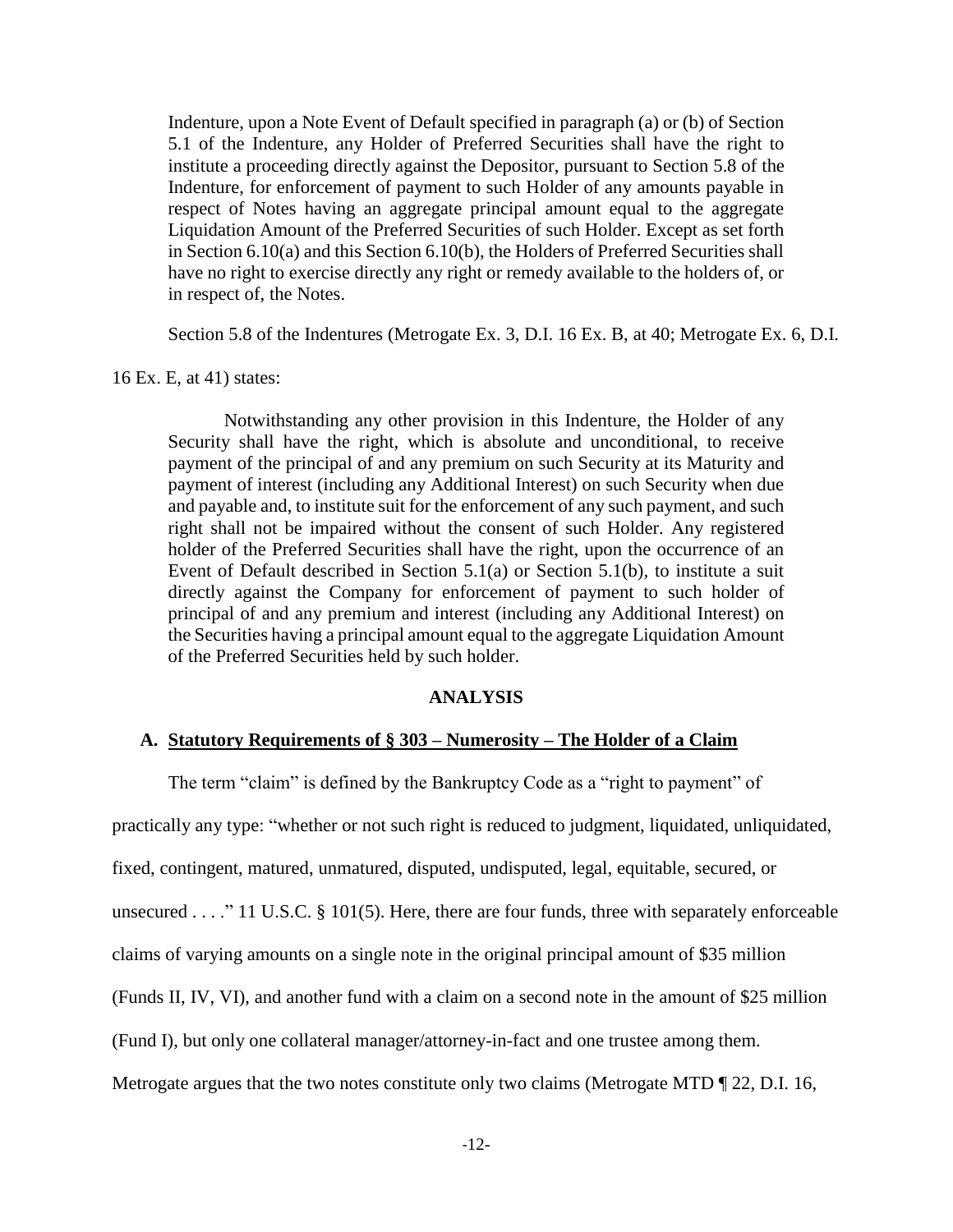at 9); the Petitioning Creditors respond that each Fund holds a separate claim (PC Mem. 25, D.I. 20, at 30).

In *In re Mid-America Indus., Inc.* (urged by the Petitioning Creditors),<sup>11</sup> three trust funds were found to be separate for the purposes of § 303 despite having merged collection activities. However, unlike here, each of the trust funds had its own separate board of trustees providing independent guidance. <sup>12</sup> The reasoning of *In re Richard Turner Co., Inc.* is more persuasive, dealing with a single collective bargaining agreement that created three independent payment obligations.<sup>13</sup> However, the CBA differed from the notes here in that it contained "three separate provisions creating separate obligations."<sup>14</sup> *In re Tichy Elec. Co.* is the closest parallel, in which three substantially interrelated funds with identical interests and overlapping or identical trustees were found to be separate for the purposes of § 303 numerosity.<sup>15</sup> The *Tichy Electric* court felt its conclusion was compelled by the results in *In re Mid-America Indus., Inc.* and *In re Richard Turner Co., Inc.,* but expressed misgivings because of the underlying bankruptcy policy that, "The purpose of requiring at least three creditors to launch an involuntary case . . . is to necessitate some joint effort between creditors."<sup>16</sup> That consideration, together with the fact that the funds' sole purpose in filing the Involuntary Petition was "to collect delinquent contributions from Tichy Electric," led the court to a conclusion of bad faith and dismissal of the involuntary petition.<sup>17</sup> Other courts speak disapprovingly of any "quasi-two-party-dispute."<sup>18</sup>

<sup>11</sup> 236 B.R. 640, 642, 646 (Bankr. N.D. Ill. 1999).

<sup>12</sup> *See id.* at 642.

<sup>13</sup> 209 B.R. 177, 179 (Bankr. D. Mass. 1997).

<sup>14</sup> *Id.*

<sup>15</sup> 332 B.R. 364, 375 (Bankr. N.D. Iowa 2005).

<sup>16</sup> *Id.* at 372 (quoting *In re Iowa Coal Min. Co., Inc.*, 242 B.R. 661, 670 (Bankr. S.D. Iowa 1999)).

<sup>17</sup> *See id.* at 375-77.

<sup>18</sup> *See In re WLB-RSK Venture*, 296 B.R. 509, 515 (Bankr. C.D. Cal. 2003).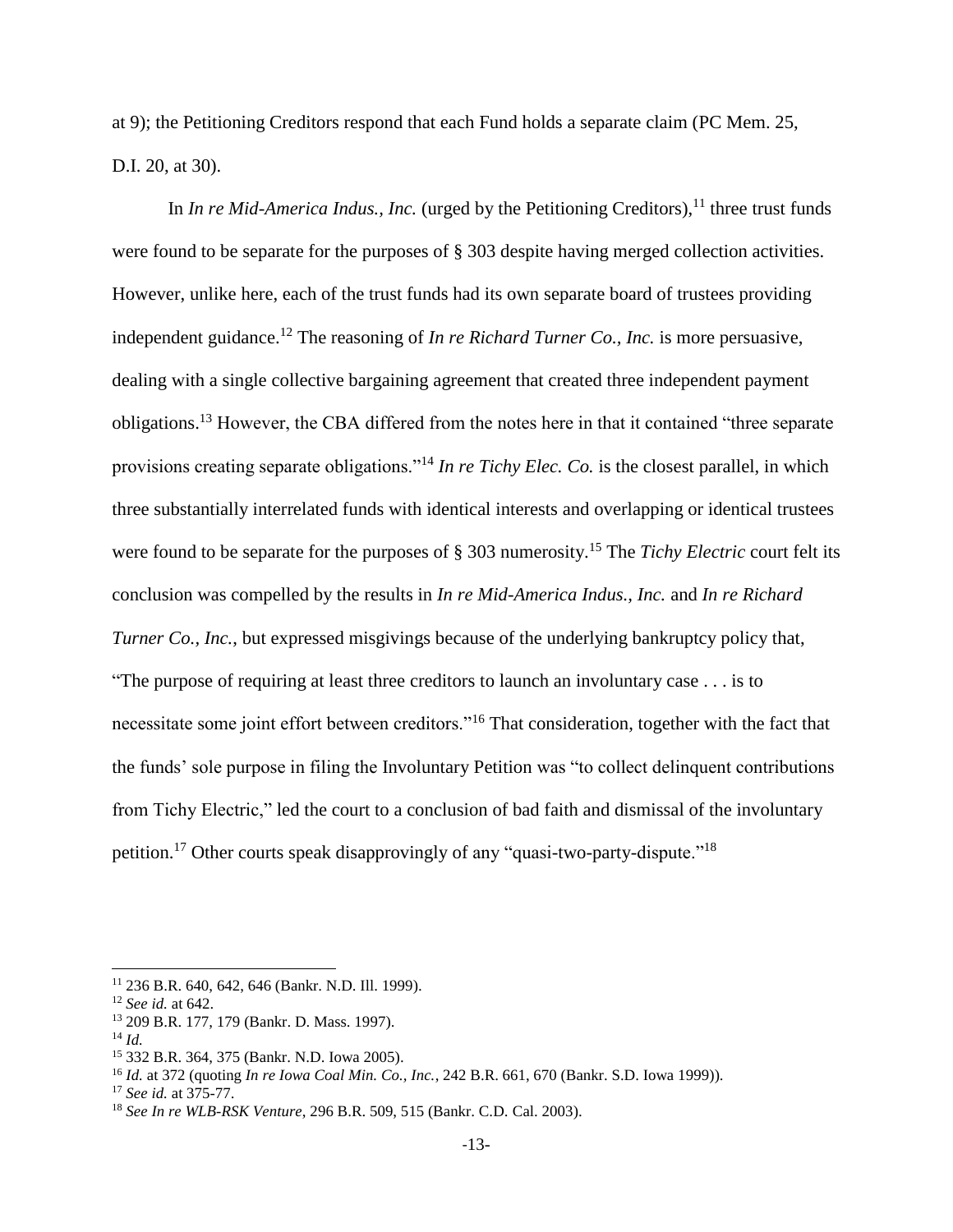Metrogate urges comparison with *In re Averil, Inc.*, in which two joint holders of a note were considered one party under § 303.<sup>19</sup> However, the note in *Averil* did not provide for separate enforcement to the extent of each party's holdings; instead the parties owned an "undivided interest in the notes . . . . "<sup>20</sup> In re T.P. Herndon & Co., also advanced by Metrogate, similarly dealt with "undivided interests."<sup>21</sup>

The crucial distinction here is whether an alleged claim is separately enforceable. If a single judgment or a single note can be divided into three or more rights of payment, each held by a separate entity and separately enforceable, the numerosity requirement is met. Under the relevant sections of the Trust Agreements and the Indentures, upon the event of a default, an individual Preferred Securities holder can pursue suit independently, but only up to the amount of its individual holdings.

In *In re Zapas*, relied upon heavily by the Petitioning Creditors, four creditors holding a single default judgment based upon an oral contract were considered separate for the purposes of numerosity.<sup>22</sup> The *Zapas* court stated:

while the judgment lists [the four Petitioning Creditors] in the conjunctive and did not provide that each would receive separate awards but rather issued an undivided judgment for \$656,683.15, nothing under New York law, to the Court's knowledge, prevents each party from enforcing or executing on the judgment without the ioinder of the others. $^{23}$ 

But I do not find *Zapas* pertinent to the case at hand, as each fund here can separately pursue its own suit to the extent of its Preferred Security holdings.

<sup>19</sup> 33 B.R. 562, 563 (Bankr. S.D. Fla. 1983).

<sup>20</sup> *Id.*

<sup>21</sup> 87 B.R. 204, 205 (Bankr. M.D. Fla. 1988).

<sup>22</sup> 530 B.R. 560, 569 (Bankr. E.D.N.Y. 2015).

<sup>23</sup> *Id.* at 571.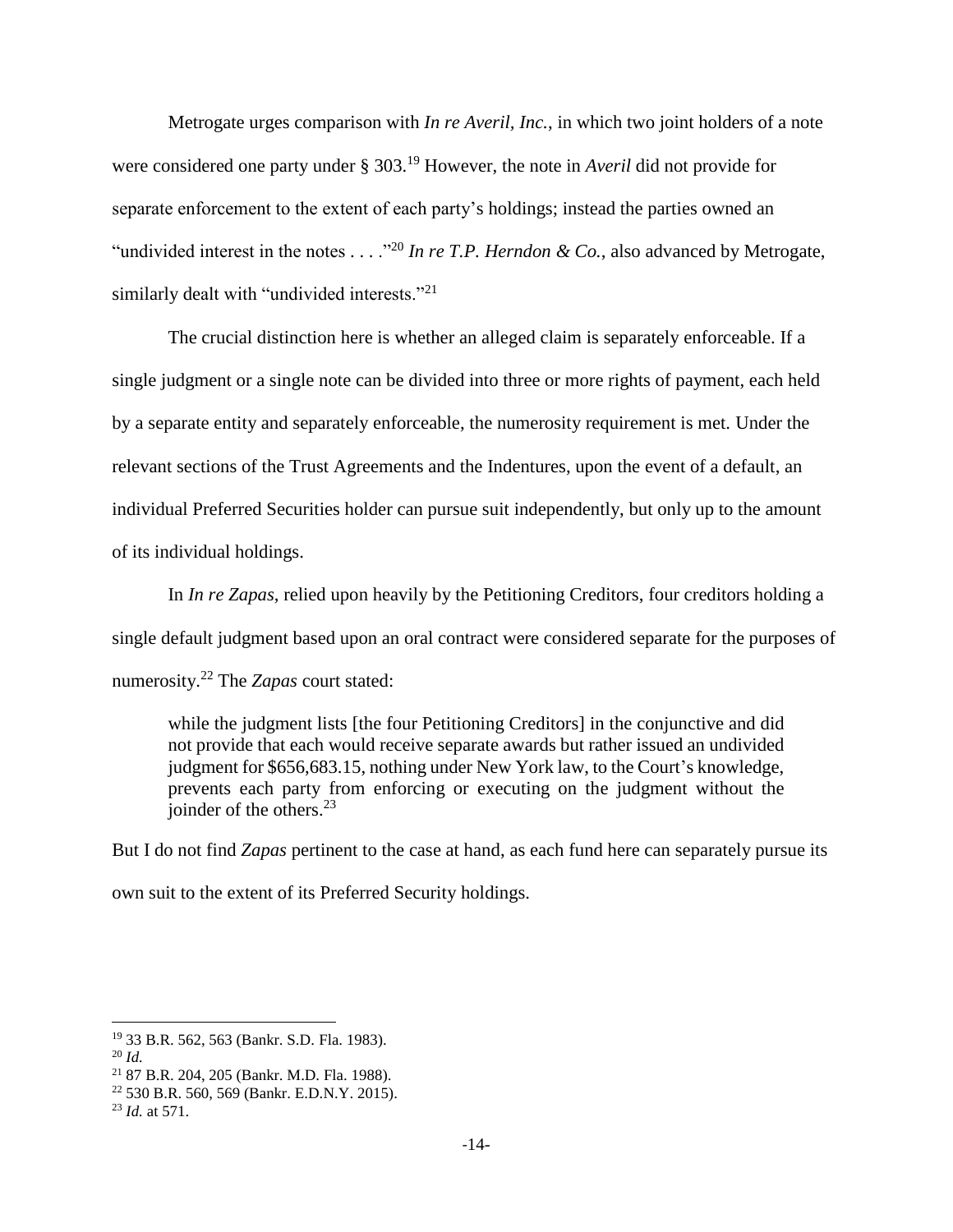Metrogate protests that there is a legitimate dispute whether *any* of the Petitioning Creditors, individually, can enforce the terms of the notes, citing a pending appeal in the NY State Action specifically related to this issue. (Metrogate MTD ¶ 22 n.4, D.I. 16, at 9.) The definition of "claim" in 11 U.S.C. § 101 is intentionally broad. Under these facts and under the relevant provisions of the Trust Agreements and Indentures, a holder of a Preferred Security has a claim: each Fund is a separate entity holding Preferred Securities with the ability to sue separately for enforcement; recovery need not be sought jointly and would not be duplicative. Therefore, I conclude that the Petitioning Creditors meet the numerosity requirement of 11 U.S.C. § 303.

## **B. Statutory Requirements of § 303 – No Bona Fide Dispute**

The § 303 claims cannot be "contingent as to liability or the subject of a bona fide dispute as to liability or amount." 11 U.S.C. § 303(b)(1). The Petitioning Creditors must now meet their burden of establishing a prima facie case that the amounts claimed under the Indentures are free of any "objective basis for either a factual or a legal dispute as to the validity of the debt."<sup>24</sup> Once a prima facie case has been established, the burden shifts to the alleged debtor to show that the dispute is indeed bona fide.<sup>25</sup> In *B.D.W. Assoc., Inc. v. Busy Beaver Bldg. Ctrs., Inc.* ("*Busy Beaver*"), the Third Circuit held that: "If there is a genuine issue of a material fact that bears upon the debtor's liability, or a meritorious contention as to the application of law to undisputed facts, then the petition must be dismissed."<sup>26</sup> "Substantial" factual and legal questions preclude a finding of involuntary bankruptcy.<sup>27</sup> The court's objective is to "ascertain the existence of a

<sup>24</sup> *In re AMC Inv'rs.*, 406 B.R. 478, 483-84 (Bankr. D. Del. 2009); 2 COLLIER ON BANKRUPTCY ¶ 303.11[3] (Alan N. Resnick & Henry J. Sommer eds., 16th ed.).

<sup>25</sup> *In re AMC Inv'rs.*, 406 B.R. at 484.

<sup>26</sup> *B.D.W. Assoc., Inc. v. Busy Beaver Bldg. Ctrs., Inc.*, 865 F.2d 65, 66 (3d Cir. 1989).

<sup>27</sup> *See id.* at 66-67.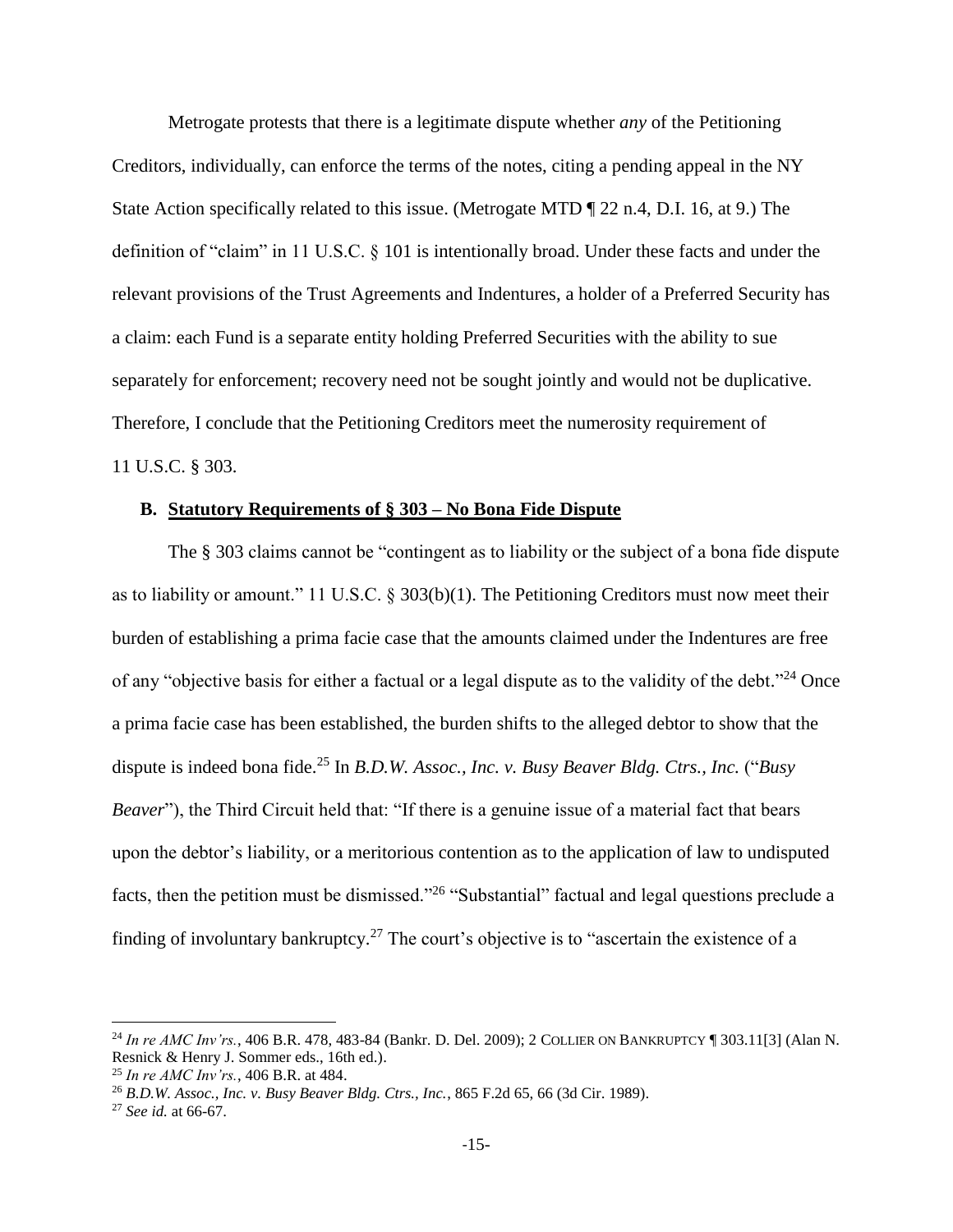dispute, not to actually resolve the dispute."<sup>28</sup> The existence of affirmative defenses may suggest that bona fide disputes exist.<sup>29</sup> Pending litigation strongly suggests, but does not necessarily establish, the existence of a bona fide dispute.<sup>30</sup>

To say that there are no bona fide disputes involved here would be extraordinary, as the same transactions that are the subject of this action are the subject of the NY State Action that has been litigated energetically since August 2013. The Petitioning Creditors' claims for breach of contract based on the alleged default of the securities are central to that litigation.<sup>31</sup> In that action, there have been several decisions, subject to ongoing appeals, that dismissed roughly half of the Petitioning Creditors' claims and upheld the other half,<sup>32</sup> and discovery consisting of the production of more than 500,000 documents. (2/22/16 Tr. 19:9-13, D.I. 64.) Eleven days before the filing of the Involuntary Petition, Metrogate filed an answer with twenty-six separate defenses and two counterclaims. (Answer and Counterclaims, Metrogate Ex. 11, D.I. 16 Ex. J.) Briefing is ongoing in the NY Court.

The Petitioning Creditors assert that Metrogate "has readily admitted that it is in default under the Indentures." (PC Mem. 26-27, D.I. 20, at 31-32.) Metrogate disagrees: "In fact,

<sup>28</sup> *In re AMC Inv'rs.*, 406 B.R. at 484.

<sup>29</sup> *See In re Zapas*, 530 B.R. 560, 567 (Bankr. E.D.N.Y. 2015); *Liberty Tool v. Vortex Fishing Sys. (In re Vortex Fishing Sys., Inc.)*, 277 F.3d 1057, 1067 (9th Cir. 2001).

<sup>30</sup> *In re TPG Troy, LLC*, 429 B.R. 150, 159 (Bankr. S.D.N.Y. 2013) (collecting cases), *aff'd sub nom. Crest One SpA v. TPG Troy, LLC (In re TPG Troy, LLC)*, 793 F.3d 228 (2d Cir. 2015).

<sup>&</sup>lt;sup>31</sup> Count One in the 2013 Complaint is "BREACH OF INDENTURES" related to Funds II, IV, and VI. Metrogate Ex. 31, ¶¶ 159-167, D.I. 47-4, at 113. "Debtor is in breach of the Indenture by, among others, failing to cure the 'Events of Default' as defined in Section 5.1 of the Indenture." *Id.* ¶ 162. The New York State Supreme Court denied Metrogate's motion to dismiss Count One. *Taberna Preferred Funding II, Ltd. v. Advance Realty Group LLC*, 45 Misc.3d 1204(A), at \*16 (N.Y. Sup. Ct. Oct. 3, 2014), Metrogate Ex. 8, at 32, D.I. 16 Ex. G, at 36. Fund I was later properly added to Count One, as recognized in the 2015 Leave to Amend Order. Metrogate Ex. 9, at 7, D.I. 16 Ex. H, at 11.

<sup>&</sup>lt;sup>32</sup> Among the Petitioning Creditors' claims that survived the 2014 Dismissal Order and more recent 2015 Leave to Amend Order are breach of contract, actual and constructive fraudulent conveyance, and unjust enrichment with relation to Funds II, IV, and VI, and breach of contract with relation to Fund I. *Taberna II v. ARG*, 45 Misc.3d 1204(A), at \*16; 2015 Leave to Amend Order, Metrogate Ex. 9, at 14, D.I. 16 Ex. H, at 18. The dismissed counts included, *inter alia*, claims relating to veil piercing, constructive trusts, and breach of the Subordination Agreements; Fund I was dismissed from all fraudulent conveyance and unjust enrichment counts as barred by the six-year New York State statute of limitations. *Id.*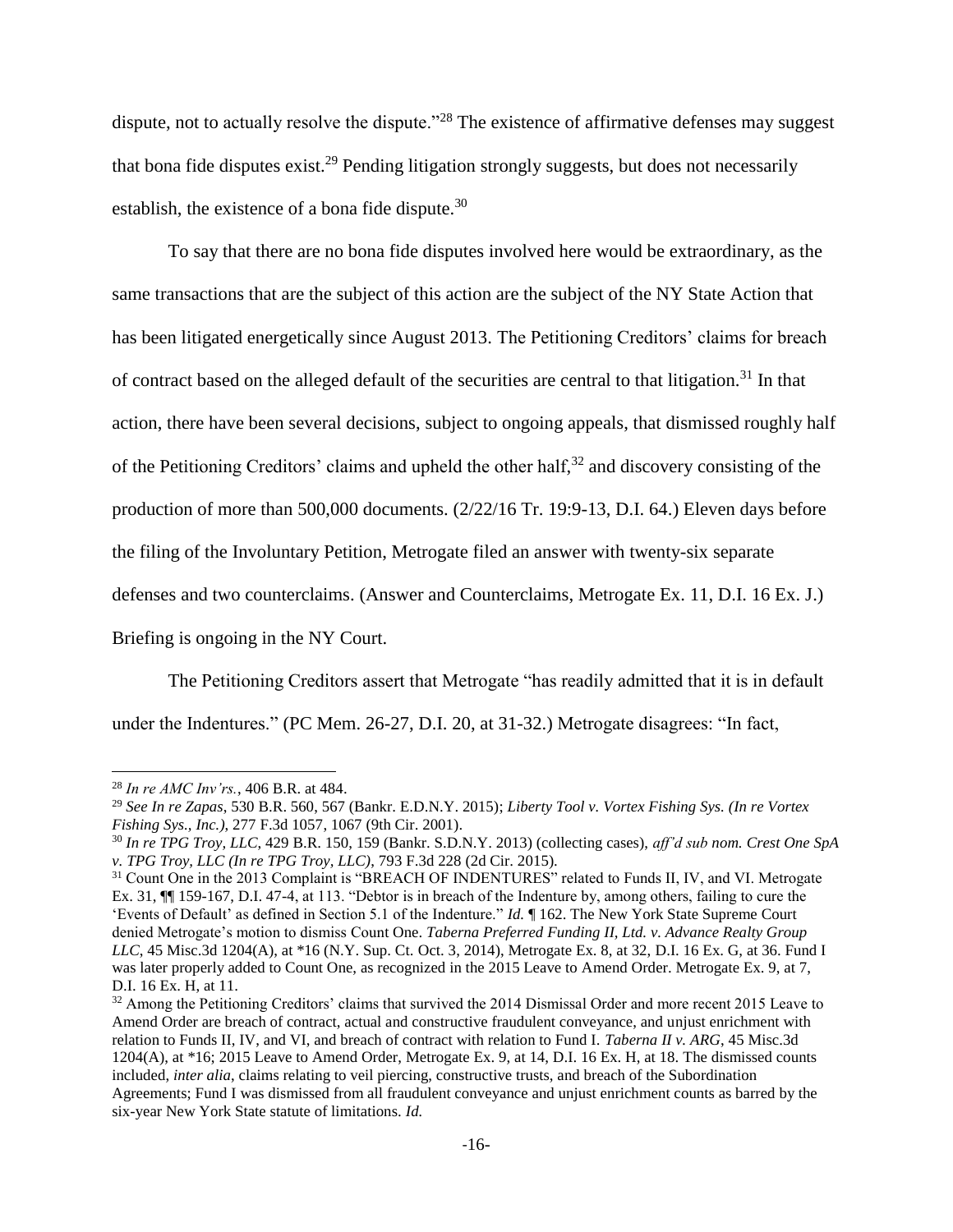Metrogate has never conceded that it is in default under the Indentures." (Metrogate Reply & Obj. ¶ 24, D.I. 47, at 12.) The Petitioning Creditors have based their contention that Metrogate has "readily admitted" default on (1) a single question and answer from a deposition given by board member Peter J. Cocoziello at some point in the Delaware Chancery Court case;<sup>33</sup> (2) that default was acknowledged in Note 3 of several years of Metrogate's financial statements, statements which, upon review, differentiate—in an arguably nuanced way—between "in default" and "currently not in compliance with the terms of," but never once acknowledging that the Indentures are "in default";  $34$  and (3) admissions of nonpayment, though Metrogate states that senior debt owed to Forge Funding must be paid ahead of the Indentures, it does not characterize this as default.<sup>35</sup> The Petitioning Creditors urge this Court to consider *In re CorrLine Int'l, LLC*, for the proposition that disputes in general, and counterclaims in particular, do not necessarily constitute bona fide disputes.<sup>36</sup> Even without challenging that assertion, the Petitioning Creditors still bear the burden to establish a prima facie case that no bona fide dispute exists. Moreover, with regard to the same excerpt of Mr. Cocoziello's deposition, the Petitioning Creditors state, "[Metrogate] 'intentionally' and 'tactically' defaulted on the Petitioning Creditors' debt," (PC Mem. 27, D.I. 20, at 32) when the excerpt does not include the words "intentionally" or "tactically," and in fact reflects Mr. Cocoziello's denial of the assertion that default was used as a negotiation tactic.<sup>37</sup>

<sup>&</sup>lt;sup>33</sup> Q: And the company has been in default of its Taberna obligations since August of 2009, correct? A: Yes

D.I. 22-23 Ex. W 128:18-21, at 2.

<sup>&</sup>lt;sup>34</sup> PC Ex. 20, at 13; PC Ex. 21, at 13. The Petitioning Creditors here rely on Note 3 in the financial statements, but argue that the loan terms contained in Note 16 of the same financial statements were not disclosed or "buried." 2/23/16 Tr. 36:4-37:1, D.I. 68 ("McClure Test.").

<sup>35</sup> McGurk Decl. ¶ 27, D.I. 16 Ex. A, at 9-10.

 $\frac{36}{16}$  516 B.R. 106, 150 (Bankr. S.D. Tex. 2014).<br> $\frac{37}{10}$  O: Now did the board cause ARG to

<sup>37</sup> Q: Now, did the board cause ARG to purposely default on Taberna as a negotiating tactic? A: No, I think the purpose was that we—[excerpt ends here]

D.I. 20 Ex. W 128:22-24.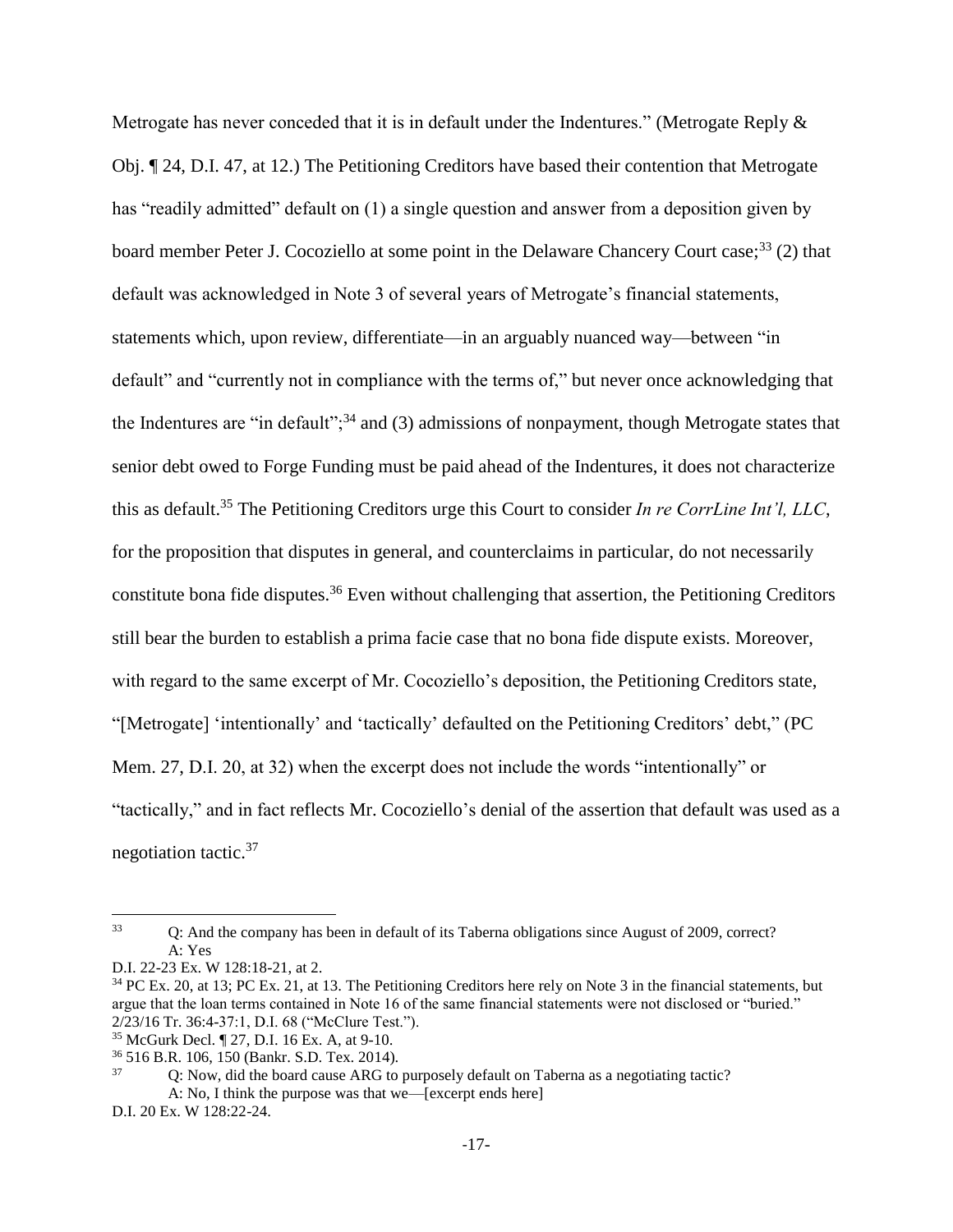The Petitioning Creditors make much of the timing of the filing of Metrogate's Answer and Counterclaims, seeming to imply they were filed as a litigation tactic to forestall this very involuntary action before Metrogate ever knew of it. <sup>38</sup> To buttress this implication, the Petitioning Creditors note that the counterclaims were not mentioned in earlier filings. (2/29/16 Tr. 55:21-56:14, D.I. 81 ("PC Closing Arg.").) This line of argument is unavailing for several reasons, among them: the basis for the counterclaims, an SEC order against former collateral manager TCM, did not arise until September 2015—one would need to be trapped in a time warp to find it mentioned in 2014; the Petitioning Creditors have not alleged, here or in the NY State Action, that the answer with affirmative defenses and counterclaims was procedurally improper, so the timing with regard to Metrogate is entirely immaterial; the Petitioning Creditors filed their own detailed answer to the counterclaims and affirmative defenses after filing the Involuntary Petition (PC Ex. 12, D.I. 16 Ex. K); and, despite urging this Court to find both counterclaims to be without merit, the Petitioning Creditors have filed a motion to dismiss only the first of the two counterclaims in the NY State Action.<sup>39</sup>

As any intrusion into the NY State Action is unwarranted, I decline to address counterclaim one. However, the Petitioning Creditors have failed to carry their burden of establishing a prima facie case that counterclaim two does not reflect the existence of a bona fide dispute.

Two brief preliminary matters. First, the nearest the Petitioning Creditors come to addressing Metrogate's counterclaim directly is by repeatedly stating that it was not TP Management's *policy* to require improper administrative fees. (McClure Test. 15:25-16:4,

<sup>&</sup>lt;sup>38</sup> "two recently and conveniently filed counterclaims in the NY Court." PC Mem. 28, D.I. 20, at 33.

<sup>&</sup>lt;sup>39</sup> This Court takes judicial notice of recent activity in the NY State Action: Notice of Mot. to Dismiss,

No. 652884/2013 (N.Y. Sup. Ct. Feb. 29, 2016), Doc. No. 176; Mem. Of Law in Supp. of Mot. to Dismiss, Doc. No. 177.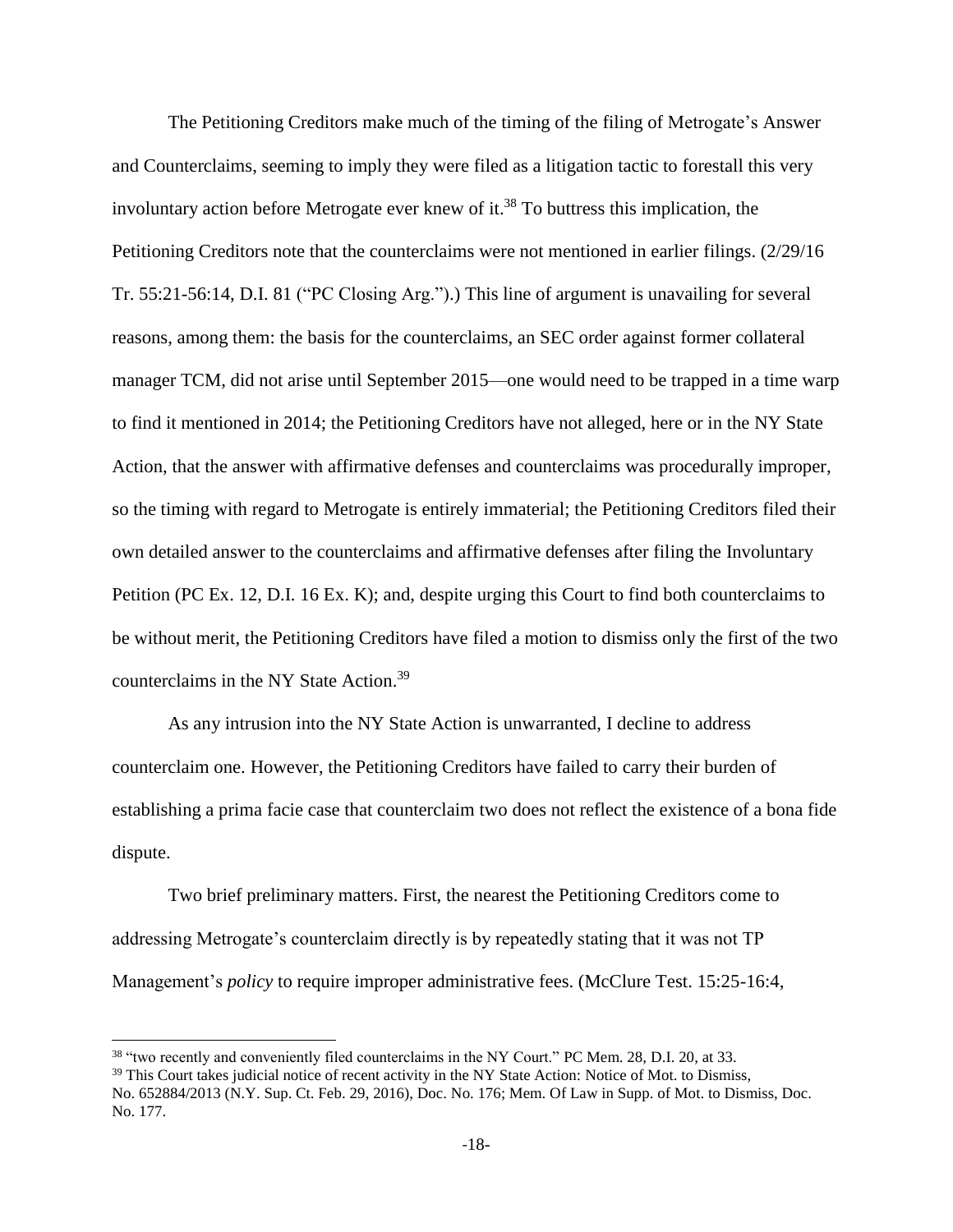D.I. 68; PC Closing Arg. 58:24-59:1, D.I. 81.) This is not sufficient to quell a bona fide dispute, and this issue may, in relation to the counterclaim, constitute a bona fide dispute by itself.

Second, the Petitioning Creditors urge that I apply the pre-Bankruptcy Abuse Prevention and Consumer Protection Act of 2005 ("BAPCPA")<sup>40</sup> interpretation of § 303. Under the pre-BAPCPA interpretation of § 303, "if at least a portion of the debt is undisputed, the undisputed portion is sufficient to create a debt under Section 303(b)(1) not subject to a bona fide dispute."<sup>41</sup> In *Busy Beaver*, a pre-BAPCPA decision, the Court of Appeals for the Third Circuit adopted the Court of Appeals for the Seventh Circuit's formulation that substantial factual and legal questions raised by the debtor preclude a finding of involuntary bankruptcy.<sup>42</sup>

Since the BAPCPA addition to § 303 of "as to liability or amount," the "majority of courts have concluded that the 2005 amendment changed the analysis such that now *any* dispute as to amount (whether implicating the statutory threshold or not) renders a creditor ineligible.<sup>43</sup> Yet courts and treatises have expressed widely varying views on the so-called all-or-nothing analysis.<sup>44</sup> In the NY State Action, Metrogate requests relief in the form of dismissal of the First Amended Complaint and damages of not less than \$60 million (Answer & Counterclaims 48-49, D.I. 16 Ex. J, at 49-50). As the relief requested encompasses the entire alleged debt, intrusion

<sup>40</sup> Pub. L. No. 109-8, 119 Stat. 23.

<sup>41</sup> *In re Onyx, Ltd.*, 60 B.R. 492, 497 (Bankr. S.D.N.Y. 1985).

<sup>42</sup> *B.D.W. Assoc. v. Busy Beaver Bldg. Ctrs., Inc.*, 865 F.2d 65, 66-67 (3d Cir. 1989) (citing *In re Busick*, 831 F.2d 745, 750 (7th Cir. 1987)).

<sup>43</sup> *Farmers & Merchants State Bank v. Turner*, 518 B.R. 642, 651-54 (N.D. Fla. 2014).

<sup>44</sup> *See* 2 COLLIER ON BANKRUPTCY ¶ 303.11[2]. *Compare In re DemirCo Holdings, Inc.*, 2006 Bankr. LEXIS 1131, at \*8 (Bankr. C.D. Ill. June 9, 2006) (holding that "for a bona fide dispute to be relevant it must "at least have the potential to reduce the total of petitioner's claims to an amount below the statutory threshold," citing a pre-BAPCPA 9th Circuit decision where certiorari was denied mere days before BAPCPA passed: *Focus Media, Inc. v. NBC (In re Focus Media, Inc.)*, 378 F.3d 916, 926 (9th Cir. 2004), *cert. denied* 544 U.S. 968 (2005)), *and Wishgard, LLC v. Southeast Land Servs., LLC (In re Wishgard, LLC)*, 2013 Bankr. LEXIS 1702, at \*13-14 (Bankr. W.D. Pa. Apr. 23, 2013) (substantially agreeing with this interpretation in dictum), *with Riverview Trenton R.R. v. DSC, Ltd. (In re DSC, Ltd.)*, 486 F.3d 940, 947 (6th Cir. 2007) (quoting *In re Lough*, 57 B.R. 993, 997 (Bankr. E.D. Mich. 1986), and holding that Congress made clear that it "intended to disqualify a creditor whenever there is any legitimate basis for the debtor not paying the debt, whether that basis is factual or legal"), *and Fustolo v. 50 Thomas Patton Drive, LLC*, 816 F.3d 1, 10 (1st Cir. 2016) (holding that there is no materiality requirement in § 303).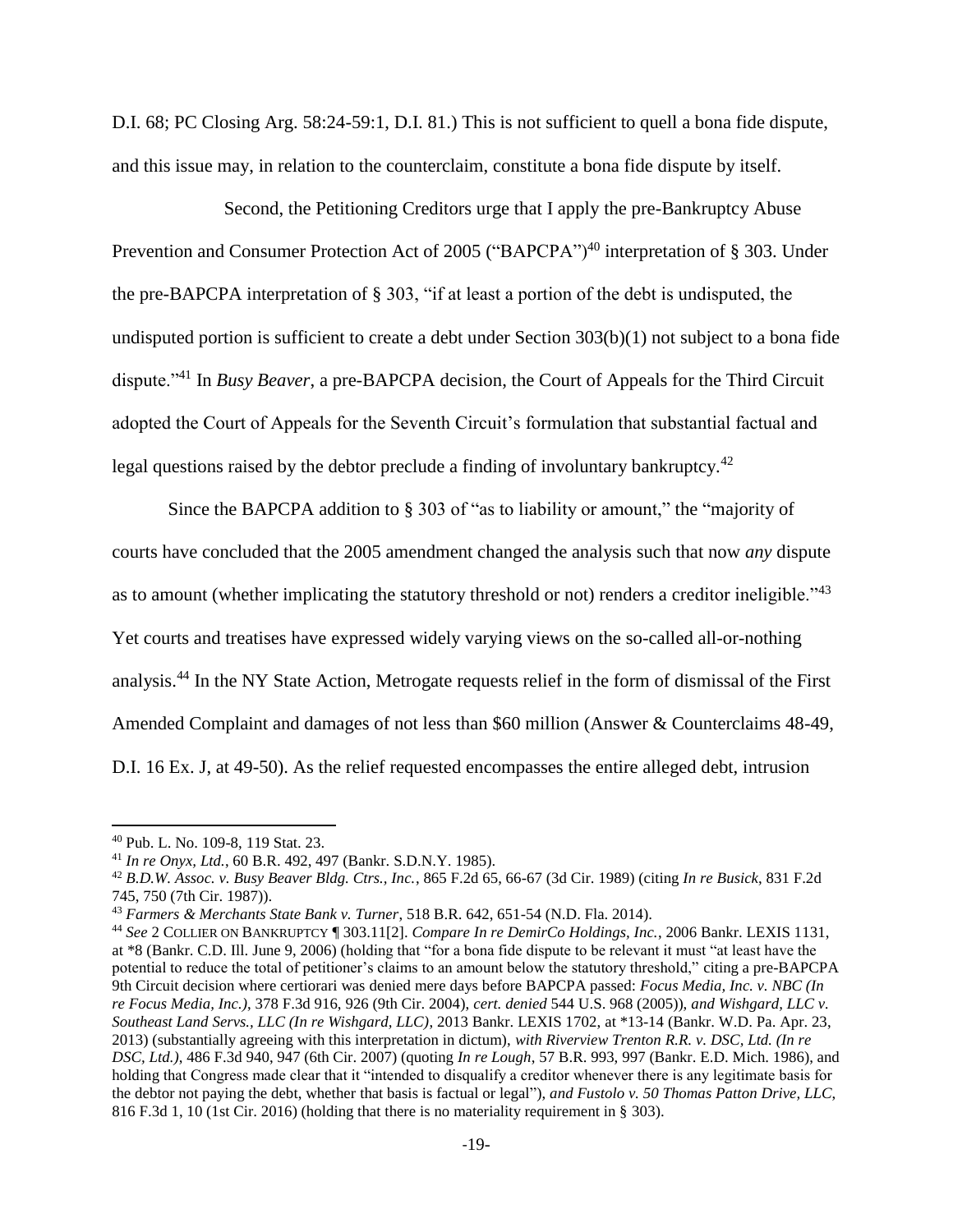into what the NY Court may decide as the appropriate relief is unwarranted.<sup>45</sup> Even if the relief requested by Metrogate did not encompass the entire alleged debt, the disputes between these parties are "substantial."<sup>46</sup> Though it does not directly define what relative percentage of amount or liability must be called into question, *Busy Beaver* is still good law.

Counterclaim two alleges a breach of the covenant of good faith and fair dealing under New York law. (Answer and Counterclaims ¶¶ 34-41, D.I. 16 Ex. J, at 48-49.) The factual allegations relate to an SEC Order that imposed a substantial fine upon former-collateral manager TCM for requiring improper exchange fees in connection with restructuring certain CDOs after the 2008 financial crisis. (Answer and Counterclaims ¶ 26, D.I. 16 Ex. J, at 42.) Metrogate alleges that, while in negotiations to restructure the Indentures, *both* TCM *and* TP Management subjected it to similar mistreatment by requesting exorbitant and improper administrative fees. (Answer and Counterclaims ¶¶ 18-24, 36, D.I. 16 Ex. J., at 41-42, 48.) Therefore, Metrogate reasons, "the Funds, *through* TCM and TPM, deprived [Metrogate] of [the benefit of] certain provisions . . . which interfered with [Metrogate]'s ability to restructure and exchange the securities in fairness and in good faith." (*Id.* (emphasis added).) Metrogate requests from the NY Court dismissal of the Amended Complaint, and damages to be determined at trial of not less than \$60 million. (Answer and Counterclaims 48-49, D.I. Ex. J., at 49-50.)

The Petitioning Creditors have repeatedly argued that the second counterclaim refers only to the CDO Indentures and that Metrogate has no standing to bring the claim because it is not a party to the CDO Indentures. (PC Closing Arg. 56:15-20, D.I. 81.)<sup>47</sup> The Petitioning Creditors

<sup>&</sup>lt;sup>45</sup> As is speculation as to what the Third Circuit's position may eventually be on the "all-or-nothing" issue. <sup>46</sup> *Busy Beaver*, 865 F.2d at 66-67.

<sup>47</sup> *See also* PC Mem. 29-31, D.I. 20, at 34-36; PC Reply 7-10, D.I. 55, at 9-12; Metrogate Ex. 12, ¶¶ 34-42, D.I. 16- 13, at 12-15.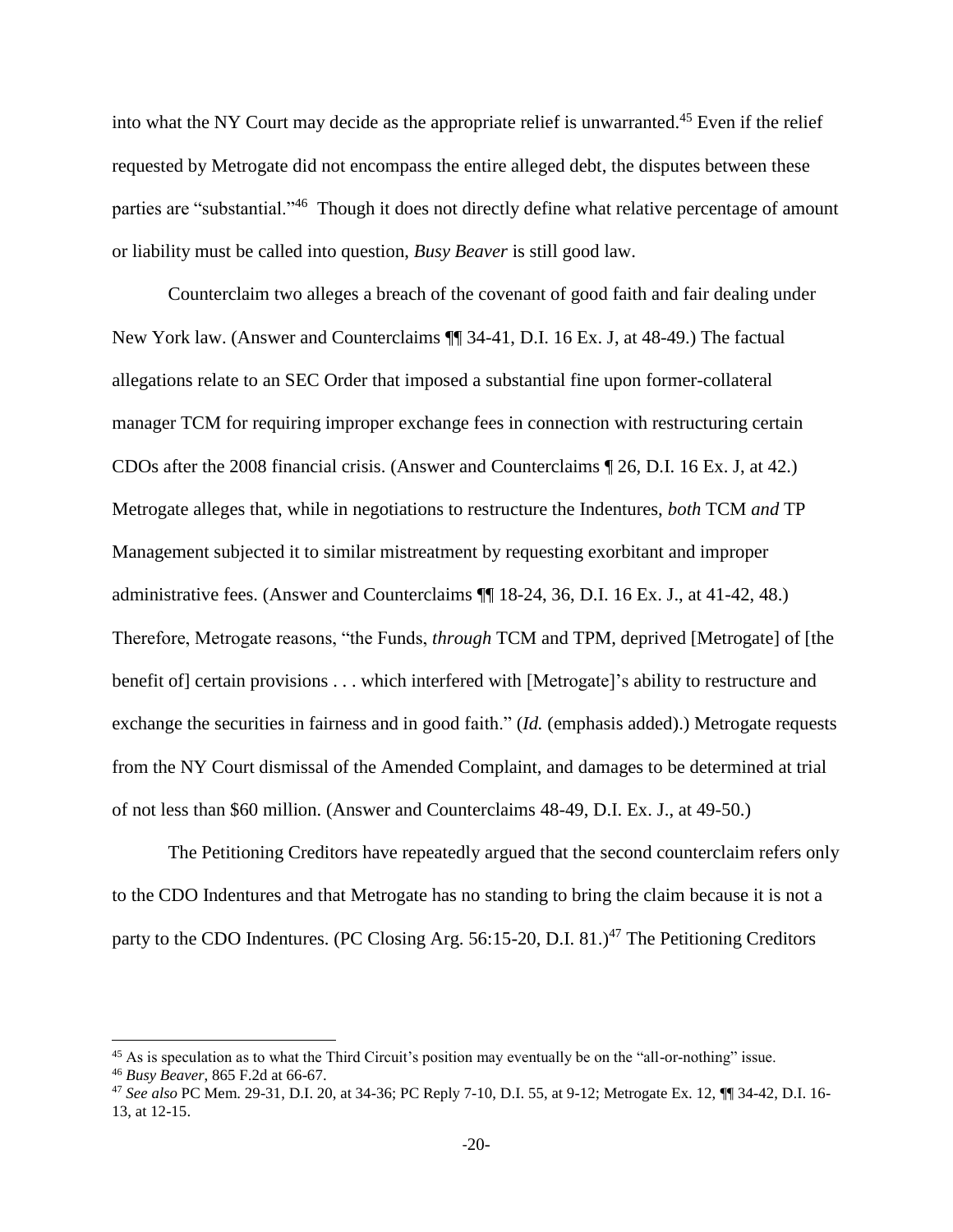have also argued repeatedly that Metrogate's counterclaim alleges merely a failure to negotiate a compromise settlement. <sup>48</sup> (PC Closing Arg. 57:15-21, D.I. 81.)

Metrogate responds that the second counterclaim *does* refer to the Indentures, to which Metrogate is a party, and that the Petitioning Creditors are distorting its position. (PC Reply & Obj. ¶ 28, D.I. 47, at 14; 2/29/16 Tr. 76:3-11, D.I. 81 ("Metrogate Closing Arg.").) The Petitioning Creditors state that: "'CDO Indentures' was also a defined term in [the] First Amended Complaint in the NY Court, and ARG manifestly uses the term 'CDO Indentures' as the indentures issued by the Funds to their own investors, not the 'Indentures.'" (PC Reply 8, D.I. 55, at 10.) The Petitioning Creditors refer to a footnote in the First Amended Complaint defining "CDO Indentures": "(B) the Indentures, dated March 15, 2005, December 23, 2005, June 28, 2005, and June 27, 2006 (the '*CDO Indentures*')." (First Am. Compl. 2 n.2, D.I. 16 Ex. I, at 3.) On the following page the Petitioning Creditors defined "Indentures":

The Funds are owed more than \$60 million by ARG, which has defaulted under: (A) the Junior Subordinated Indenture, dated March 15, 2005, between ARG and JPMorgan Chase Bank, National Association (the "*March Indenture*"); and (B) the Junior Subordinated Indenture, dated October 14, 2005, between ARG and JPMorgan Chase Bank, National Association (the "*October Indenture*," together with the March Indenture, the "*Indentures*").

(First Am. Compl. ¶ 2, D.I. Ex I., at 4.) Metrogate argues that the Petitioning Creditors' characterization of Metrogate's counterclaim is "not correct and they know it." (Metrogate Closing Arg. 76:7-8, D.I. 81.) I agree. By mischaracterizing Metrogate's counterclaim, the Petitioning Creditors fail to accurately and adequately address it.

In counterclaim two, Metrogate refers to the "CDO Indentures" separately from "the Indenture" when distinguishing between collateral managers TP Management and TCM's obligations to the Funds and the Funds' obligations to Metrogate. (Answer and Counterclaims

<sup>48</sup> *See also id.*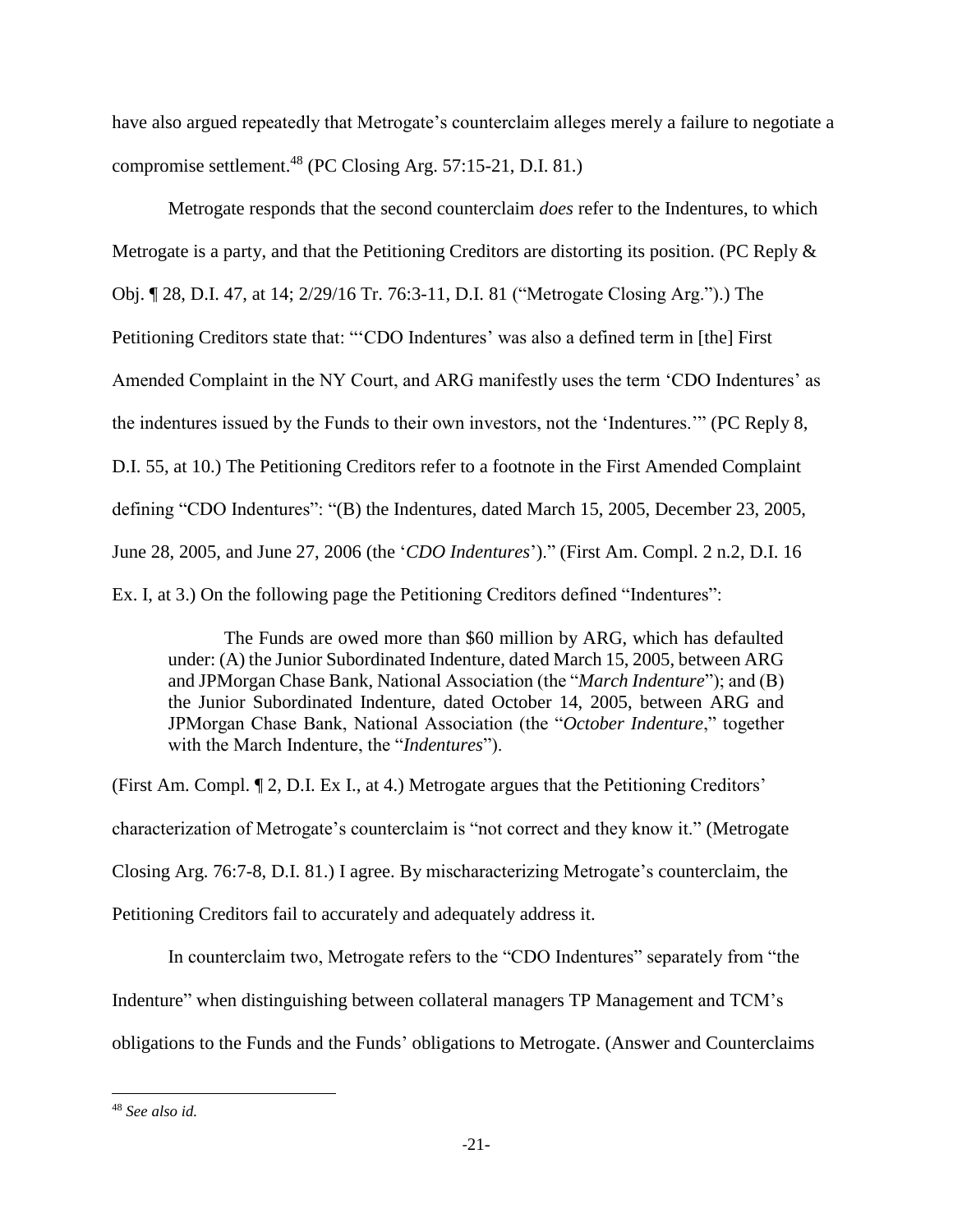¶¶ 37-38, D.I. Ex. J, at 48-49.) There is no doubt as to which agreements Metrogate is referring, and, if there were, it was clarified by Metrogate's explanation in its Reply and Objection.

The Petitioning Creditors characterize counterclaim two as "premised on a purported duty to negotiate after a default . . . ." (PC Mem. 29, D.I. 20, at 34.) The Metrogate Reply and Obj. clarifies that the counterclaim does not allege that the Petitioning Creditors had a duty to renegotiate their claims after a default. "Rather, the counterclaim alleges that in exercising their discretion to accept or reject an exchange, they were bound by the implied covenant of good faith and fair dealing, which they breached." (PC Reply & Obj. ¶ 29, D.I. 47, at 14-15.) The Petitioning Creditors consistently failed to address Metrogate's actual argument, repeating that: "no lender has a duty or obligation to negotiate a compromise or settlement." (PC Closing Arg. 57:19-20, D.I. 81.) Metrogate's counterclaim, however, relies on the truism that, even if one has no obligation to negotiate, if one chooses to, they must do so in good faith.<sup>49</sup> The Petitioning Creditors have failed to establish a prima facie case that no bona fide dispute exists. Therefore, the § 303 statutory requirements have not been met.

On the record before me, I conclude that there are substantial factual and legal questions here that constitute bona fide disputes under 11 U.S.C. § 303.

### **C. Bad Faith under § 303 and** *Forever Green*

Metrogate also asserts that the Involuntary Petition was filed in bad faith and seeks damages, fees, and costs under 11 U.S.C. § 303(i).

# **Applicable Law**

 $\overline{\phantom{a}}$ 

In *In re Forever Green Ath. Fields, Inc.*, the Third Circuit held that "bad faith provides an independent basis for dismissing an involuntary petition."<sup>50</sup> Creditors who file petitions "as a

<sup>49</sup> *See Travellers Int'l, A.G. v. Trans World Airlines, Inc.*, 41 F.3d 1570, 1575 (2d Cir. 1994).

<sup>50</sup> 804 F.3d 328 (3d Cir. 2015).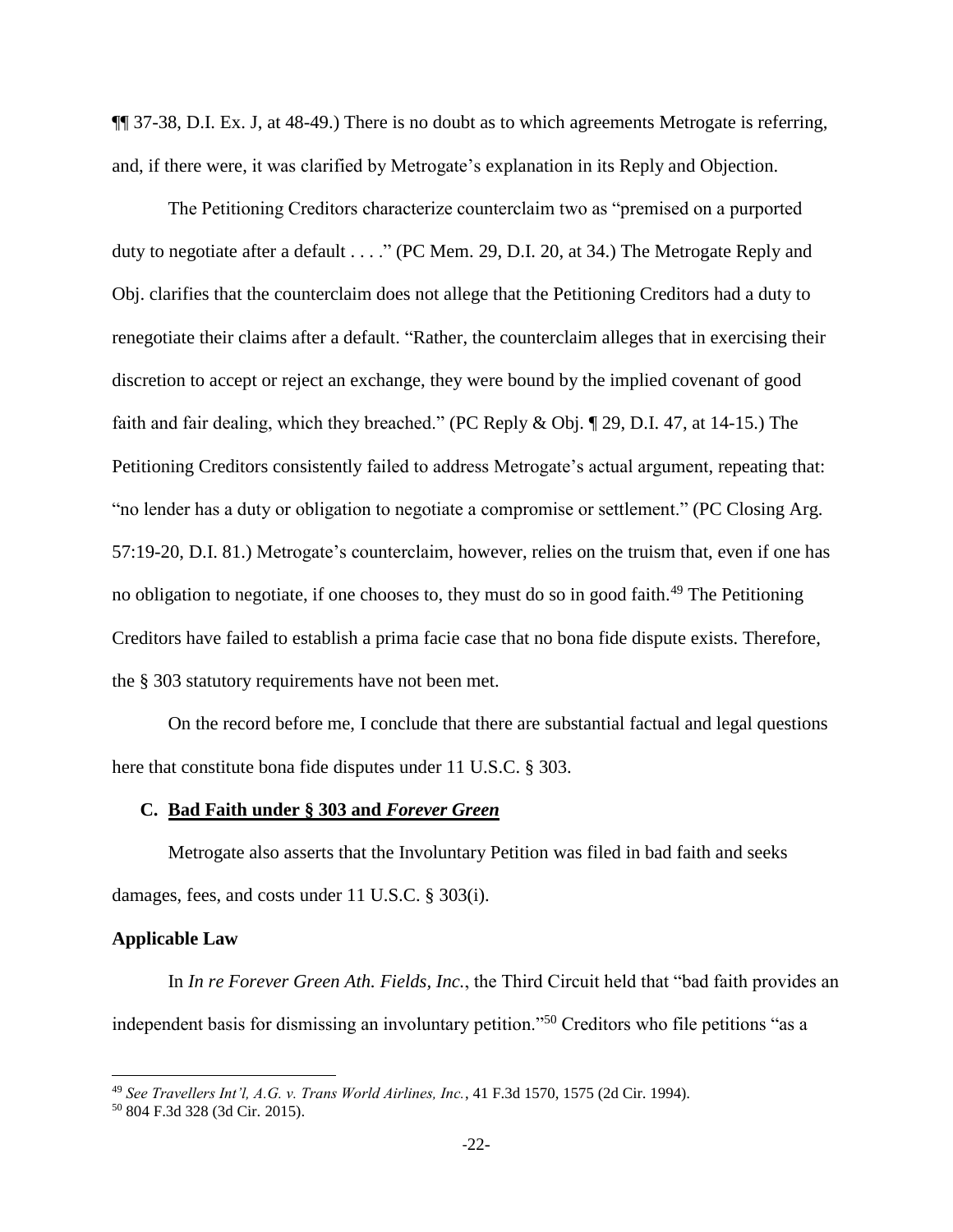litigation tactic in pending proceedings" act in bad faith.<sup>51</sup> The inquiry into bad faith is "a fact" intensive determination better left to the discretion of the bankruptcy court."<sup>52</sup> Creditors are presumed to have acted in good faith; to dismiss the petition, the alleged debtor "must show by a preponderance of the evidence that the creditors acted in bad faith."<sup>53</sup> The standard for bad faith under 11 U.S.C. § 303 is the "totality of the circumstances," looking to "both subjective and objective evidence of bad faith."<sup>54</sup> The Third Circuit provided a non-exhaustive list of factors courts may consider whether:

[1] the creditors satisfied the statutory criteria for filing the petition; [2] the involuntary petition was meritorious; [3] the creditors made a reasonable inquiry into the relevant facts and pertinent law before filing; [4] there was evidence of preferential payments to certain creditors or of dissipation of the debtor's assets; [5] the filing was motivated by ill will or a desire to harass; [6] the petitioning creditors used the filing to obtain a disproportionate advantage for themselves rather than to protect against other creditors doing the same; [7] the filing was used as a tactical advantage in pending actions; [8] the filing was used as a substitute for customary debt-collection procedures; and [9] the filing had suspicious timing.<sup>55</sup>

Substantial case law prior to *Forever Green* focused on the nexus between the seventh

(litigation tactic) and ninth (timing) factors, inquiring into whether the action was brought with a

"valid bankruptcy purpose" such as "preserving a going concern or maximizing the values of the

Debtors' estate."<sup>56</sup> In several cases, bad faith was found solely from a joint analysis of "valid"

bankruptcy purpose" and suspicious timing of filing in *voluntary* petitions:

As a general rule, where, as here, the timing of the filing of a Chapter 11 petition is such that there can be no doubt that the primary, if not sole, purpose of the filing

<sup>51</sup> *See id.* at 334.

<sup>52</sup> *Id.* at 335 (internal citations omitted).

<sup>53</sup> *Id.* (internal citations omitted).

<sup>54</sup> *Id.* at 336 (citing *Adell v. John Richards Home Bldg. Co., L.L.C. (In re John Richards Home Bldg. Co., L.L.C.)*, 439 F.3d 248, 255 n.2 (6th Cir. 2006)).

<sup>55</sup> *Id.*

<sup>56</sup> *In re 15375 Mem'l Corp. v. BEPCO, LP (In re 15375 Mem'l Corp.)*, 589 F.3d 605, 619 (3d Cir. 2009).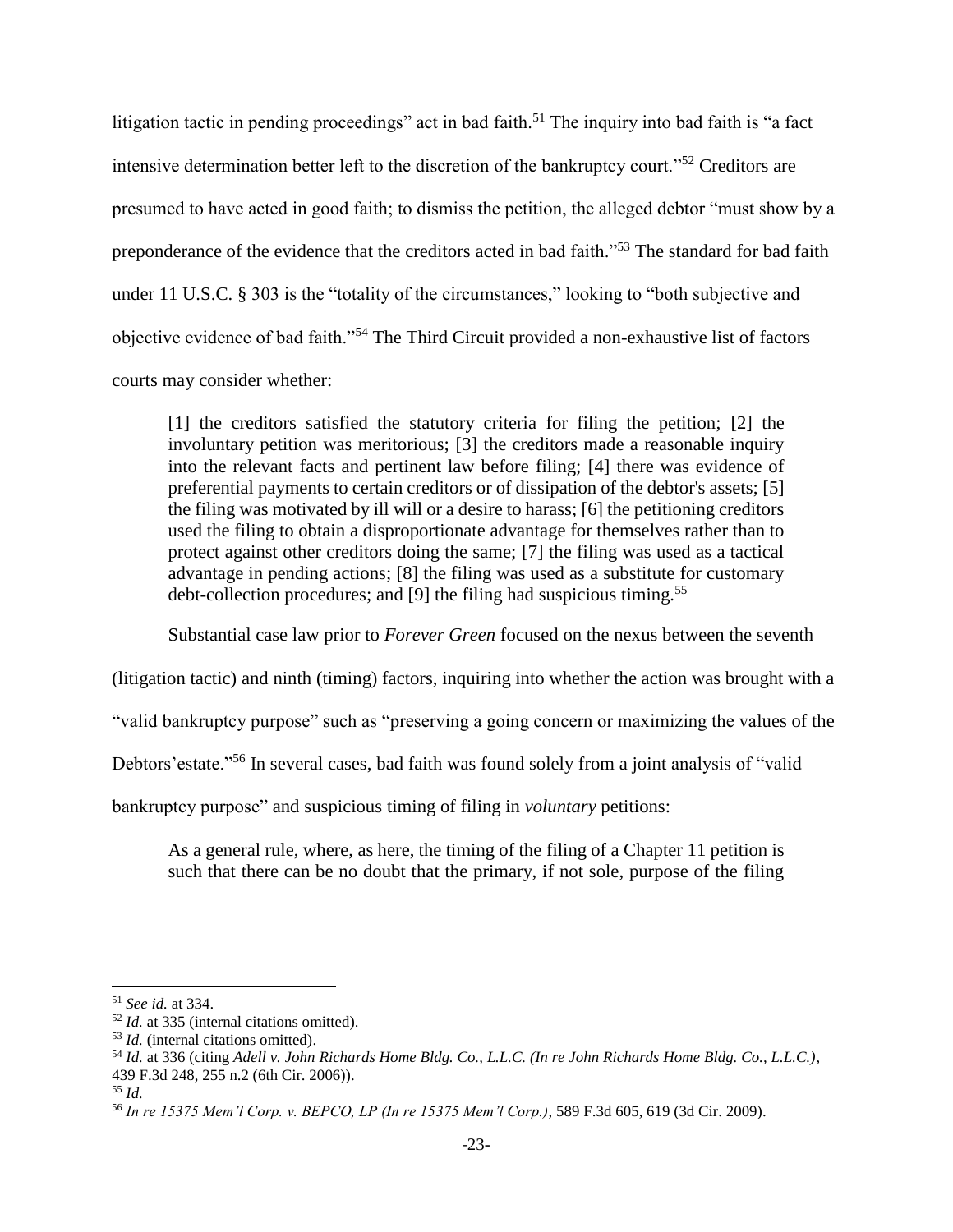was a litigation tactic, the petition may be dismissed as not being filed in good faith.<sup>57</sup>

Forum shopping is an archetypical bad faith litigation tactic.<sup>58</sup>

I consider the following factors relevant here.

## The Statutory Criteria for Filing the Petition

**a.** Numerosity

Although numerosity is a statutory requirement, it has an equitable component as well. The numerosity requirement is based "on strong policy considerations, which include the fear that one or two recalcitrant creditors might file an involuntary case to harass a debtor."<sup>59</sup> As noted above, all four Funds now have one collateral manager, TP Management. Morgan McClure, its authorized signatory, has stated that he unilaterally made the decisions to bring both the 2013 NY State Action and the present involuntary action. (2/23/16 Tr. 22:8-23:15, D.I. 68 ("McClure Test.").) Mr. McClure apparently was the principal decision maker as to whether Metrogate could renegotiate the Indentures as to Funds II, IV, and VI (Fund I was held by TCM until December 2014) and constituted a blocking vote. All negotiations between Metrogate and the Funds with regard to this and the NY State Action have been solely with Mr. McClure. Mr. McClure made no effort whatsoever to seek out other creditors to join the Involuntary Petition. (*Id.*) Upon urging by the judge in the NY State Action to hold settlement talks following the denial of a substantial number of the Petitioning Creditors' claims, Mr. McClure did not engage

<sup>57</sup> *Official Comm. of Unsecured Creditors v. Nucor Corp. (In re SGL Carbon Corp.)*, 200 F.3d 154, 165 (3d Cir. 1999) (quoting *In re HBA East, Inc.*, 87 B.R. 248, 259-60 (Bankr. E.D.N.Y. 1988)); *see also In re 15375 Mem'l Corp. v. BEPCO, LP (In re 15375 Mem'l Corp.)*, 589 F.3d 605 (3d Cir. 2009) (finding the timing of filing dispositive in a ruling of bad faith where Debtors filed Chapter 11 petition to avoid liability in another action); *cf. Crown Vill. Farm, LLC v. ARL, L.L.C. (In re Crown Vill. Farm, LLC)*, 415 B.R. 86 (Bankr. D. Del. 2009) (finding that while "timing is a key element," in that instance the "bankruptcy filing was independent of and not in response to the *State Court Actions*.").

<sup>58</sup> *See In re Silberkraus*, 253 B.R. 890, 905-07 (Bankr. C.D. Cal. 2000).

<sup>59</sup> 2 COLLIER ON BANKRUPTCY ¶ 303.14[2].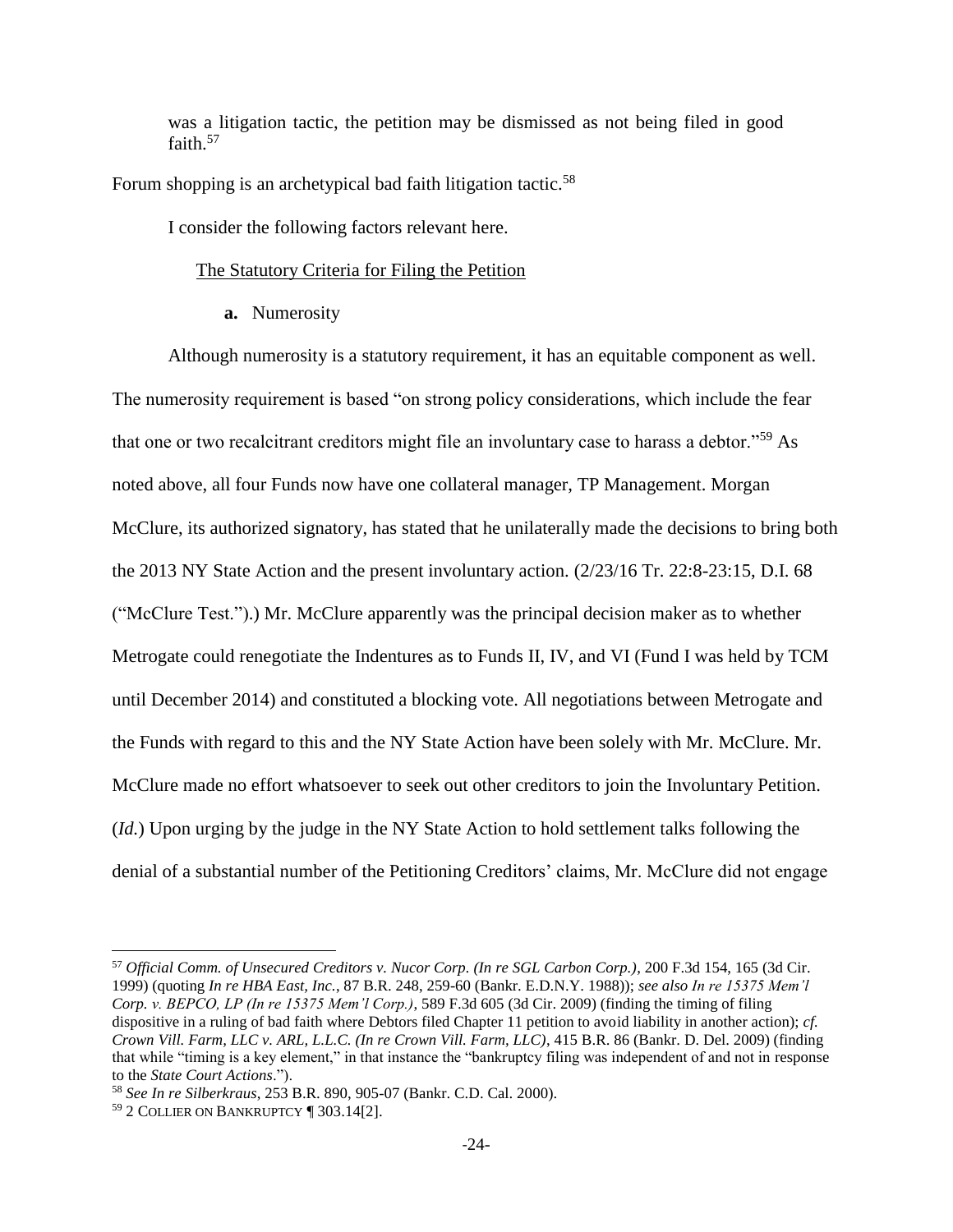in those talks but rather requested additional documents from Mr. McGurk and subsequently filed the Involuntary Petition. (2/22/16 Tr. 78:3-79:3, D.I. 64 ("McGurk Test.").) The four Funds have one trustee, now Computershare, which agreed to join the NY State Action to cure a standing problem addressed in the NY State Action's motion to dismiss (the effect of its participation is now under appeal) but, though Computershare filed a statement opposing the Metrogate MTD, it did not actually join the Involuntary Petition.<sup>60</sup>

Although the Petitioning Creditors met the statutory numerosity requirement, the dispute appears to be functionally between two parties. Additionally, there appears to be a single recalcitrant creditor who is more concerned with a collection action than with the alleged debtor's well-being as a going concern. Having several independently represented creditors increases the likelihood of productive discussions, leading to settlements. There appears to be little possibility of that in this instance. Although I do not fault a litigant for the aggressive pursuit of its legal rights, the relationship between the collateral manager/attorney-in-fact TP Management, the sole negotiator on behalf of the Funds (Mr. McClure), and Metrogate, appears similar to what Collier warns of—the recalcitrant creditor.<sup>61</sup>

b. No Bona Fide Dispute as to Amount or Liability

 $\overline{a}$ 

As detailed *supra*, Section B, I found that the Petitioning Creditors did not meet the statutory requirements of § 303.

<sup>60</sup> Statement of Computershare Trust Co. in Opp'n to Alleged Debtor Metrogate, LLC's Mot. to Dismiss Involuntary Pet. and Req. for Award of Damages, Fees and Costs for Bad Faith Filing, D.I. 54.

 $<sup>61</sup>$  "[The numerosity] requirements are based on strong policy considerations, which include the fear that one or two</sup> recalcitrant creditors might file an involuntary case to harass a debtor." 2 COLLIER ON BANKRUPTCY ¶ 303.14[2] (citing *In re Tichy Elec. Co.*, 332 B.R. 364, 377 (Bankr. N.D. Iowa 2005)).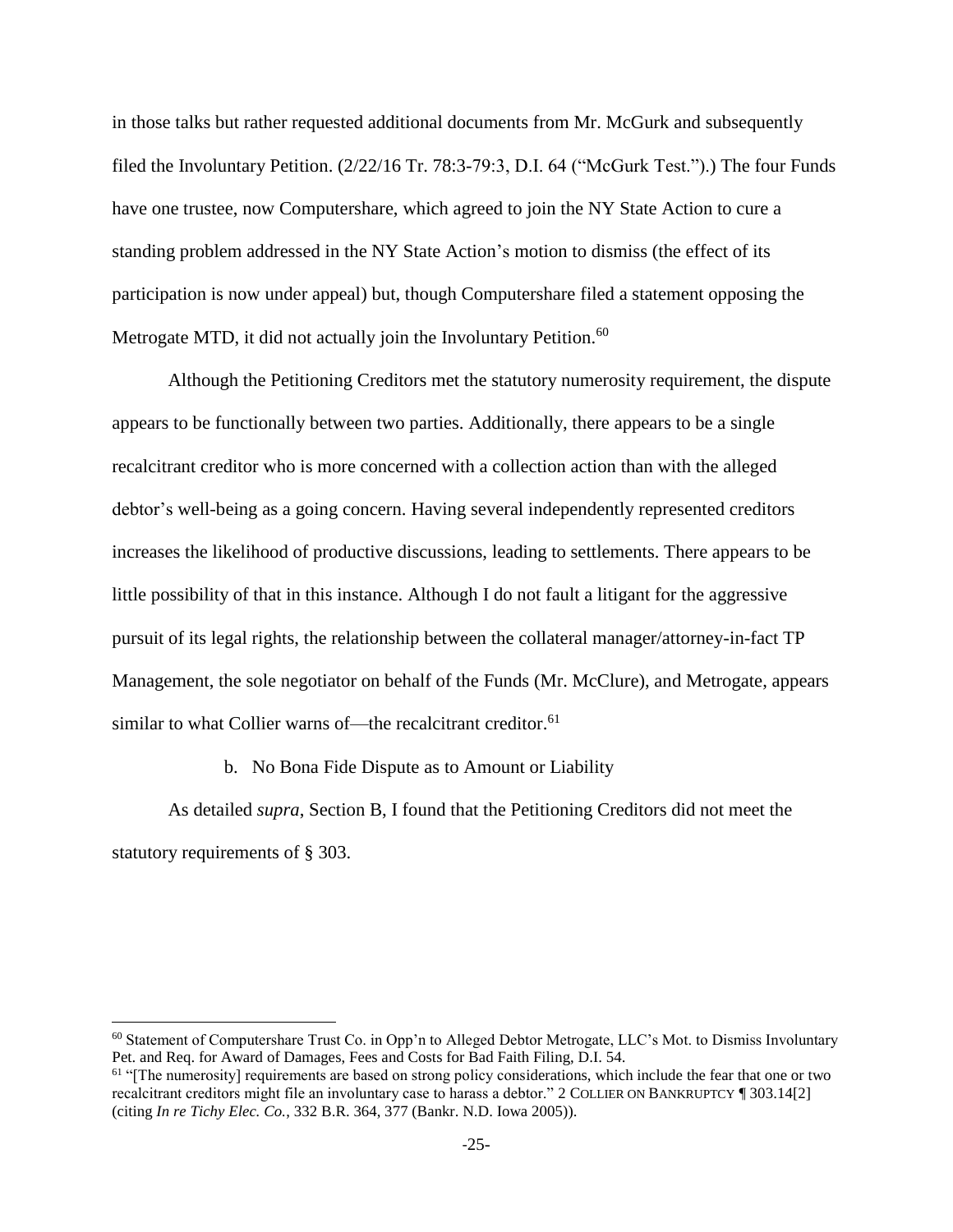#### Was the Involuntary Petition Meritorious?

The Petitioning Creditors argue that the 2008 Conversion Agreement was secretly constructed, and "caused ARG to enter into numerous avoidable transfers, all while ARG was insolvent or which rendered it so." (PC Mem. 1, D.I. 20, at 6.) The Petitioning Creditors offer no evidence to back up this claim, but state that "the Chancery Court ultimately determined that Minority Shareholders had failed to prove damages because equity was completely underwater . . . ." (PC Mem. 15, D.I. 20, at 20.) Morgan McClure did not read the Delaware Chancery Court opinion before deciding whether to file the Involuntary Petition. (McClure Test. 58:10-60:8, D.I. 68.) The statement that equity was "underwater" immediately after the 2008 Conversion Agreement is an inaccurate representation of the Chancery Court's opinion. While the Chancery Court held that the 2008 Conversion Agreement was procedurally unfair and constituted "self-dealing" by Metrogate's board, it also found that the "value of the plaintiff's units increased" because of the agreement. In *Ross Holding & Mgmt. Co. v. Advance Realty Grp.*, the Petitioning Creditors failed to support their contention that Metrogate was rendered insolvent by the 2008 Conversion Agreement.<sup>62</sup> (McGurk Test. 42:5-25, D.I. 64.) Metrogate was in covenant compliance and made payments on the Notes for a year afterwards, until the global financial crisis. (McGurk Test. 45:10-46:2, D.I. 64.)

The Petitioning Creditors also argue that the ADV/F loans are "egregious" "cash traps" created for "dissipating assets." From Mr. McGurk's credible testimony, the loans appear to be more of the sort necessitated during the financial crisis when a company had to keep the lights on or they would be turned off permanently. There is no credible evidence that the purpose of the

<sup>62</sup> 2014 Del. Ch. LEXIS 173, at \*3 (Del. Ch. Sept. 4, 2014), Metrogate Ex. 18, at 1-2, D.I. 47-2, at 2-3.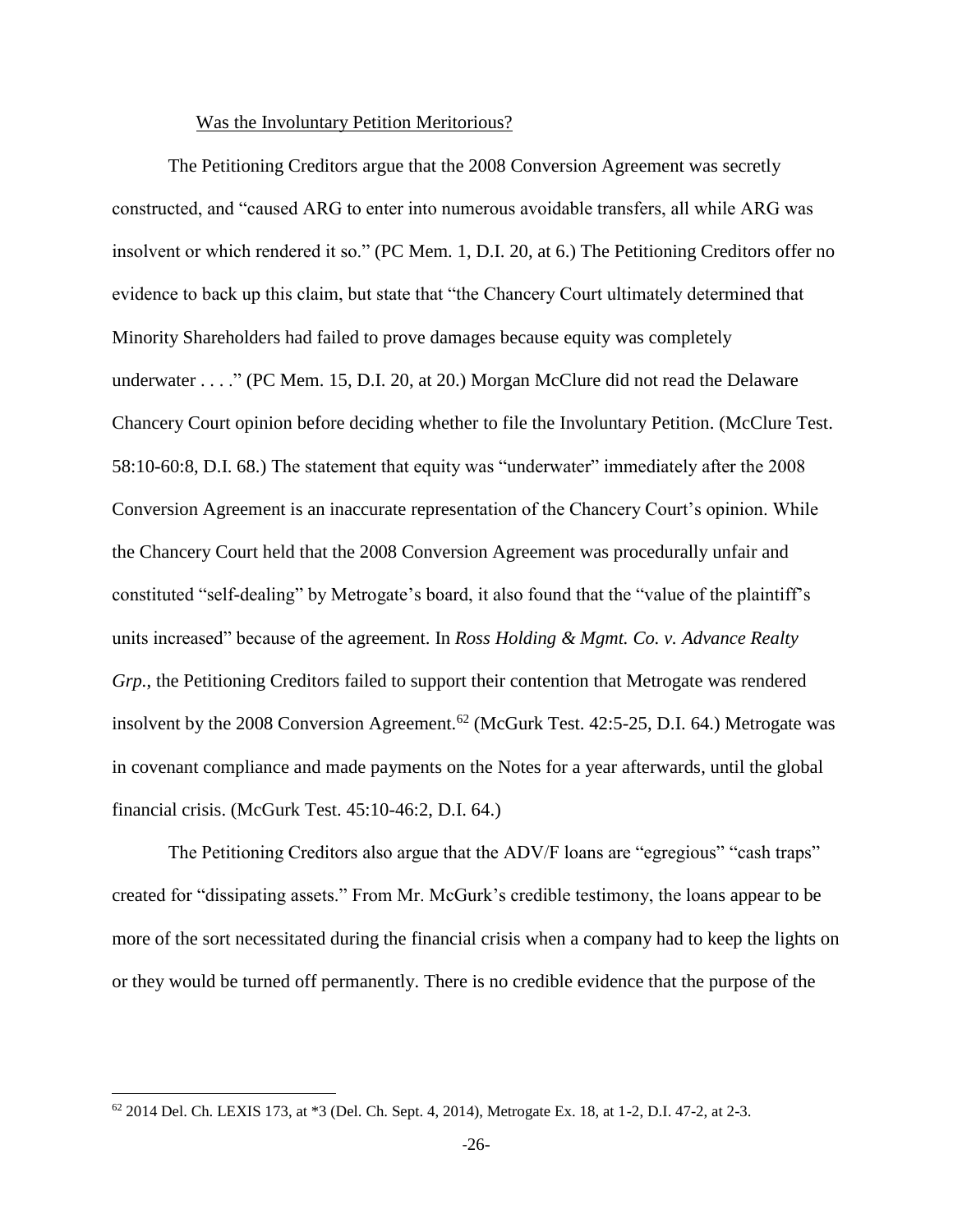loans was for anything other than operating the company. There was no evidence that siphoning assets was the purpose of the loans.

# Did the Creditors Make a Reasonable Inquiry Into the Relevant Facts and Pertinent Law Before Filing?

The loans and payments, given as the primary reason for filing the Involuntary Petition, that "would not have been disclosed but for the State Court Action" (McClure Decl. ¶ 34,

D.I. 21, at 8), were substantially the same as those described in the original 2013 Complaint in

the NY State Action.<sup>63</sup> (Metrogate Ex. 31,  $\P\P$  128-30, D.I. 47-4, at 108.) The existence and terms

of the ADV/F loans were also disclosed in the Notes section in several years of Metrogate's

financial statements. (Metrogate Ex. 29, at 29 Note 16, D.I. 47-4, at 46; Metrogate Ex. 30, at 32

Note 16, D.I. 47-4, at 82.) Mr. McClure stated that he at least "skimmed" the financial statements

(McClure Test. 43:5-10, D.I. 68) but might have "missed it" (McClure Test. 49:25-50:5,

D.I.  $68$ ).<sup>64</sup>

 $\overline{a}$ 

The Petitioning Creditors' claim that the 2008 Conversion Agreement was not disclosed, but, in the 2014 motion to dismiss, the New York Court dismissed a count for fraudulent concealment of details of the Conversion Agreement on the basis that they were already aware of the agreement.<sup>65</sup> Despite declaring that the reason for filing the Involuntary Petition was

<sup>&</sup>lt;sup>63</sup> Compare, from Mr. McClure's testimony: "[W]e learned there was actual cash being paid on the loans" (McClure Test. 33:18-19, D.I. 68), with ¶ 128 of the 2013 Complaint in the NY State Action stating that the terms of the loans at issue required "excessively high interest payments . . . based on available cash per annum," (Metrogate Ex. 31, ¶ 128, D.I. 47-4, at 108), and the terms contained in Note 16 of several years of disclosed financial statements:

<sup>&</sup>quot;Payments of interest and principal are due quarterly . . . based on the Subsidiary's available net cash flow" (Metrogate Ex. 29, at 29 Note 16, D.I. 47-4, at 46; Metrogate Ex. 30, at 32 Note 16, D.I. 47-4, at 82). *See also* McClure Test 43:21-50:5, D.I. 68.

<sup>&</sup>lt;sup>64</sup> In his testimony, Mr. McClure agreed with opposing counsel that he had "forgotten that [he] knew about these loans no later than August 2013." McClure Test. 52:12-16, D.I. 68.

<sup>65</sup> *Taberna Preferred Funding II, Ltd. v. Advance Realty Group LLC*, 45 Misc.3d 1204(A), at \*14 (N.Y. Sup. Ct. 2014), Metrogate Ex. 8, at 29, D.I. 16 Ex. G, at 32 ("The Taberna Funds claim that defendants fraudulently concealed the details of the Conversion Agreement. The Taberna Funds aver that their reliance on the Subordination Agreement was the reason they did not object to the Conversion Agreement (which suggests they knew about the Conversion Agreement, negating a claim that such agreement was concealed).").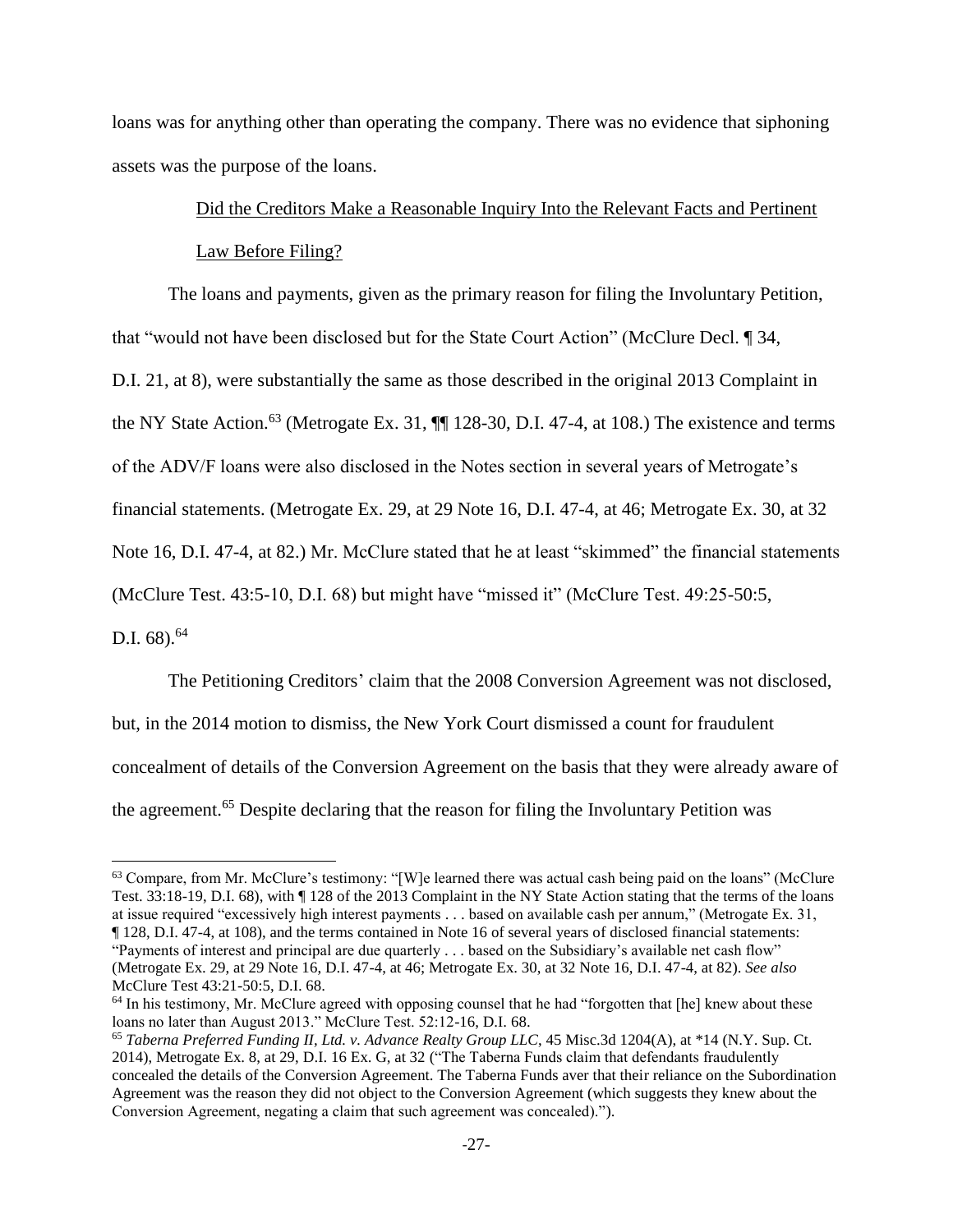"egregious" concealed loans made without the Petitioning Creditors' consent (McClure Decl. ¶ 39, D.I. 21, at 10), Mr. McClure could not articulate any basis that would have precluded Metrogate from pursuing the reorganization,<sup>66</sup> or from taking the ADV/F loans, or requiring that the loans be disclosed, or showing that the loans were anything other than at market value (McClure Test. 24:3-26:22, D.I. 68).

Had the Petitioning Creditors made a reasonable inquiry into the relevant facts, they would have discovered that they already had in their possession the information that they claimed to this Court they only discovered through the NY State Action, and then claimed was the principal motivating factor behind filing the Involuntary Petition. They would have discovered, as Metrogate has shown, that the terms of loans claimed to be undisclosed were both described in the original 2013 Complaint in the NY State Action and only a few pages later on in the same Notes section of Metrogate's financial statements that the Petitioning Creditors repeatedly referenced and submitted as exhibits. I do not credit the statements of Mr. McClure that he was unaware of the existence of the ADV/F loans in general, or that he was unaware that payments were being made as per the terms. I do not find it a sufficient excuse that he "skimmed" the statements, "missed" the disclosures, or that he knew about them in 2013 but subsequently "forgot." It is axiomatic that any meaningful review of financial statements includes *scrutiny* of the notes. "Financial statements do not stand alone. Companies prepare accompanying notes that explain accounting policies and underlying details to amounts

<sup>66</sup> From Mr. McGurk's testimony:

Q: Did Metrogate have any obligation under any of those documents to get the advanced consent of petitioning creditors before doing this reorganization? A: I don't believe so.

McGurk Test. 35:10-14, D.I. 64.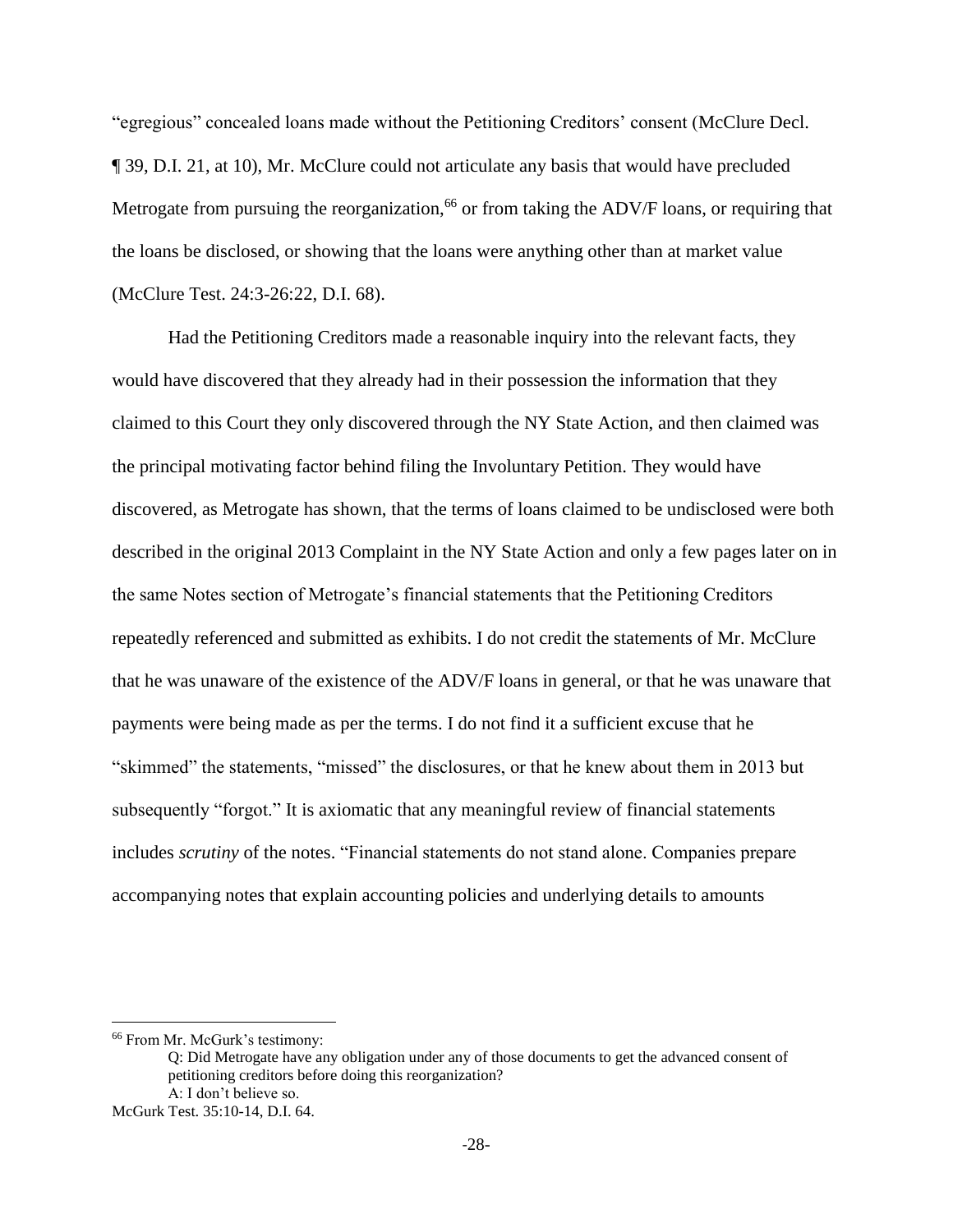presented on the financials' face. Without reading the notes, the [reader] will miss many items that are of interest and will potentially change the [reader's] view."<sup>67</sup>

I find it disingenuous that the Petitioning Creditors still claim that the 2008 Conversion Agreement was concealed from them when their count for fraudulent concealment was dismissed by the NY Court on the basis that they were already aware of the agreement. Moreover, the Petitioning Creditors could not articulate precisely why Metrogate had to ask them for consent, or could not take out the ADV/F loans, or had to disclose the loans. The evidence presented that the loans were "egregious" was unconvincing.

Mr. McClure stated in his testimony that the two main reasons for making the decision to file the involuntary bankruptcy were the 2008 Conversion Agreement and the ADV/F loans. (McClure Test. 33:7-35:2, D.I. 68.) Metrogate also notes that Mr. McClure did not read the Chancery Court opinion as part of a pre-filing inquiry. (McClure Test. 58:10-60:8, D.I. 68.) The Petitioning Creditor's characterization of the Chancery Court's opinion that "Minority Shareholders had failed to prove damages because equity was completely underwater" was inaccurate. Further inquiry may have alerted Mr. McClure to this fact, which leads away from the Petitioning Creditors' unsupported assertion that Metrogate was insolvent at the time of or rendered insolvent by the 2008 Conversion Agreement and to the more likely conclusion that the global financial crisis adversely affected a company dependent upon the real estate market.

The Petitioning Creditors' inquiry into the facts and pertinent law before filing was lacking.

<sup>67</sup> HENRY F. OWSLEY & PETER S. KAUFMAN, DISTRESSED INVESTMENT BANKING: TO THE ABYSS AND BACK 194-95 (2d ed. 2015).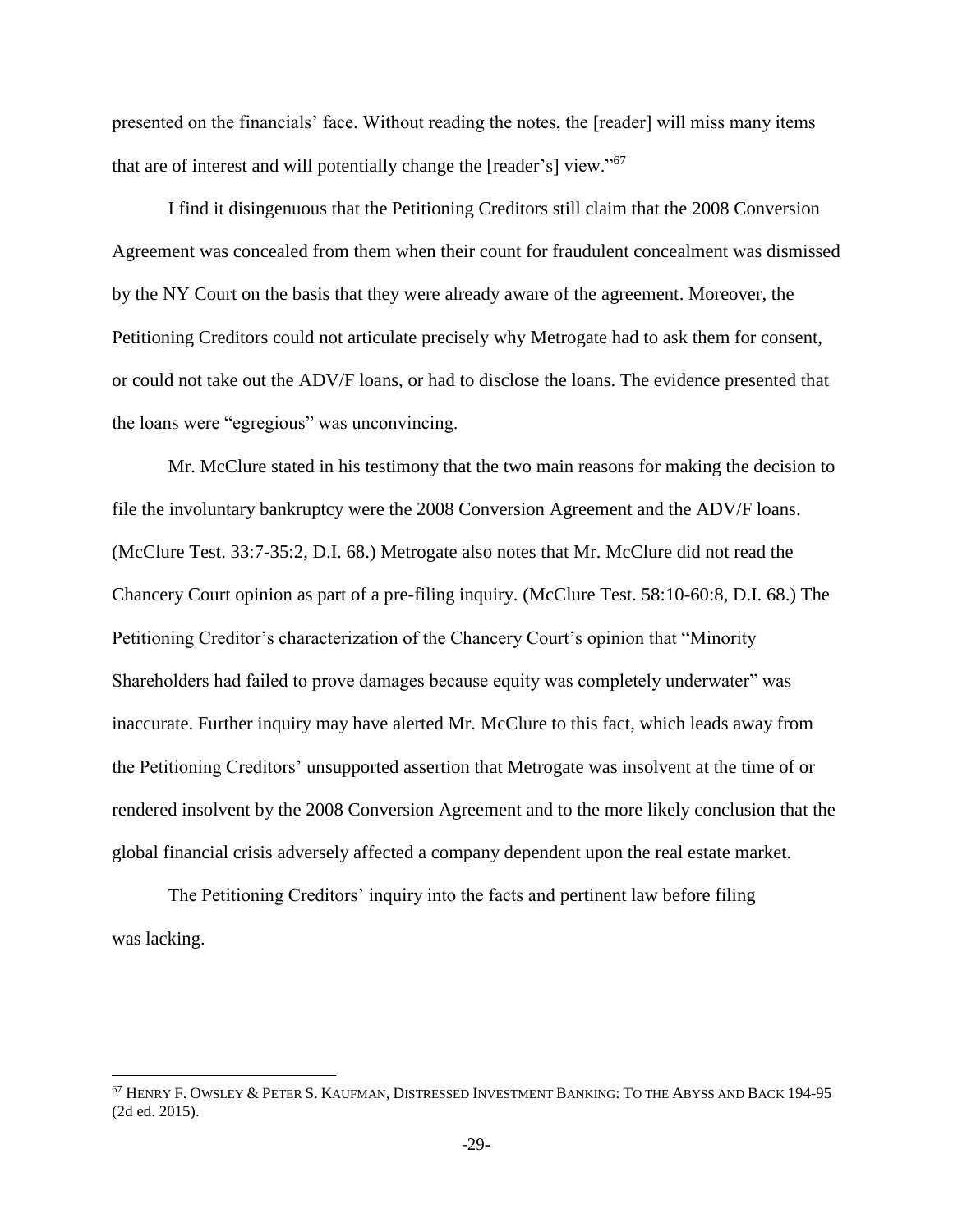# Was There Evidence of Preferential Payments to Certain Creditors or of Dissipation of the Debtor's Assets?

The Petitioning Creditors strove to present both the 2008 Conversion Agreement and the ADV/F loans and payment as per the terms as "cash traps" and willful dissipation of assets. However, Mr. McClure was unable to state that the loans were at anything other than at market rates. The Petitioning Creditors offered Glenn Brill, of FTI Consulting. (2/29/16 Tr. 8:6, D.I. 81 ("Brill Test.").) Mr. Brill presented an Expert Report concluding that the loans were egregious based on an internal rate of return (IRR)<sup>68</sup> of 43.4%. (PC Ex. 83, at 5 Fig. 2; Brill Test. 10:18-22, D.I. 81.) However, Mr. McGurk testified on February 22, 2016, that, upon receiving a fairness opinion with feedback regarding the ADV/F loans, Metrogate lowered the IRR to 30%. (McGurk Test. 69:4-19, D.I. 64.) The information was also in the Supplemental McGurk Declaration filed February 13, 2016. (Suppl. McGurk Decl. ¶ 44, D.I. 47-1, at 15.)

Metrogate argues that instead of "siphoning" or "dissipating assets," it has "been in liquidation and has expressed its intention to do so for six years, going on seven years." (Metrogate Closing Arg. 80:11-20, D.I. 81.)

Because the Expert Report did not address the actual terms of the loan, Mr. Brill's testimony was of limited usefulness in determining whether the loans were other than at market value. In light of Metrogate's credited explanation, there was no convincing evidence of preferential payments or dissipation of assets.

#### Was the Filing Motivated By Ill Will or a Desire to Harass?

 $\overline{\phantom{a}}$ 

The dispute has the acrimony of a protracted fight that has now occupied three venues.

<sup>&</sup>lt;sup>68</sup> "Internal rate of return (IRR) is a metric used in capital budgeting measuring the profitability of potential investments. Internal rate of return is a discount rate that makes the net present value (NPV) of all cash flows from a particular project equal to zero." *Internal Rate of Return - IRR*, INVESTOPEDIA, http://www.investopedia.com/terms/i/irr.asp (last visited May 25, 2016).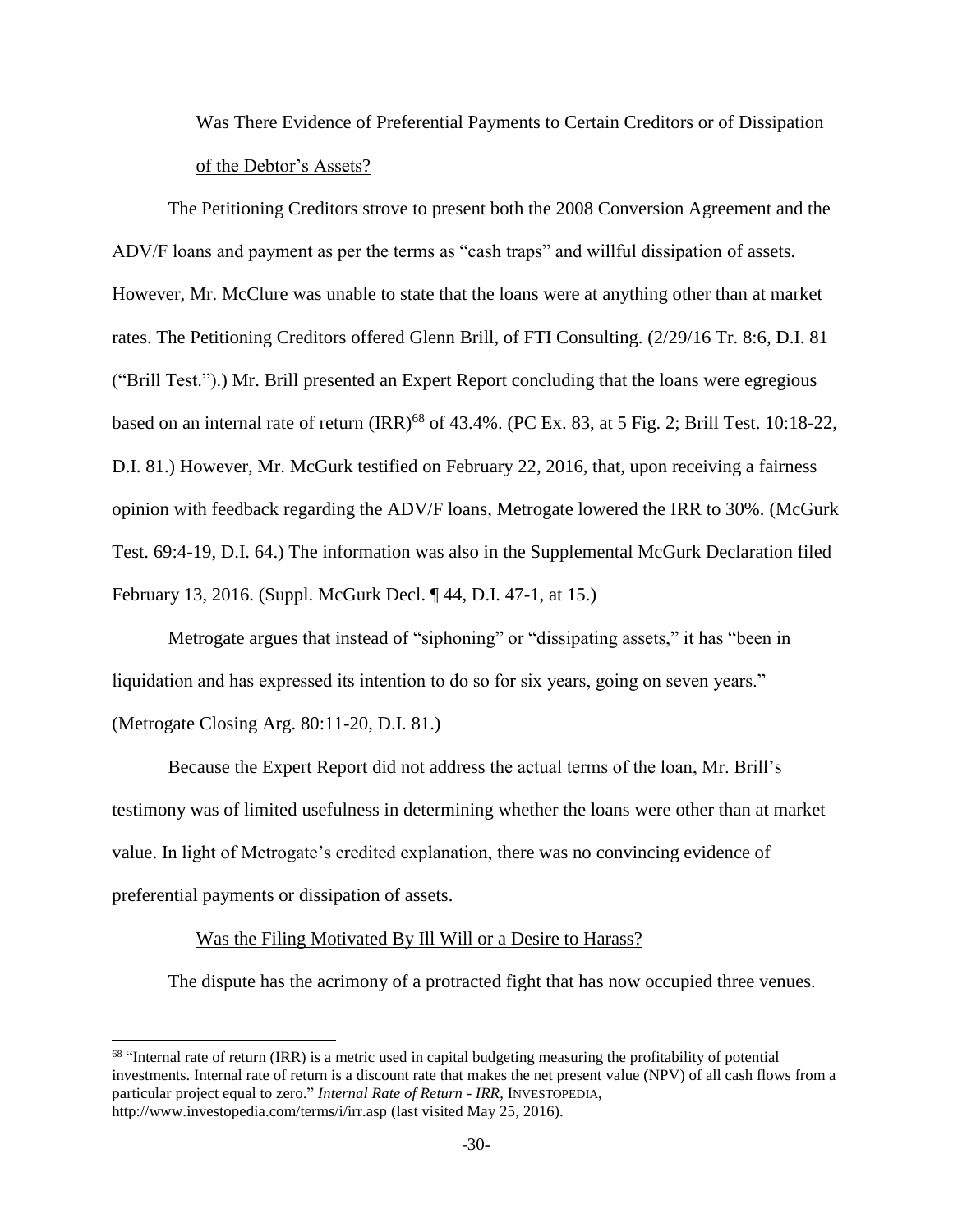#### Was the Filing Used as a Tactical Advantage in Pending Actions?

The Petitioning Creditors focused many of their arguments on Metrogate's purported bad faith in restructuring, obtaining loans, or stopping payment on loans as the basis for the NY State Action and now for the Involuntary Petition. However, in weighing whether a filing is a bad faith litigation tactic such as forum shopping, behavior in the underlying causes of action is not relevant. The bankruptcy court must instead examine for what purpose its jurisdiction has been invoked.

Here, Metrogate has demonstrated convincingly that, despite that many of the Petitioning Creditors' claims in the NY State Action could potentially be revived on appeal, the Petitioning Creditors have attempted to change venues to this Court as an exercise in forum shopping, to resurrect claims, such as actual and constructive fraudulent transfer for Fund I and veil piercing for all of the Funds, that did not survive the NY State Action's 2014 Dismissal Order or 2015 Leave to Amend Order.

Additionally, although the Petitioning Creditors claim that they are here due to exigent circumstances, and that they are confident of their NY State Action appeals, I find that they were aware of all of the relevant circumstances back in 2013, when their allegations appeared, substantially the same, in the 2013 Complaint. (Metrogate Ex. 31, ¶¶ 128-30, D.I. 47-4, at 108.)

I conclude that the Petitioning Creditors have invoked this Court's jurisdiction for an improper purpose: to obtain a tactical advantage in an ongoing dispute already properly pending in state court through forum shopping.

#### Timing of the Involuntary Filing

The timing, following close upon the 2015 Leave to Amend Order, in which several claims in the NY State Action were rejected, and eleven days after Metrogate filed multiple

-31-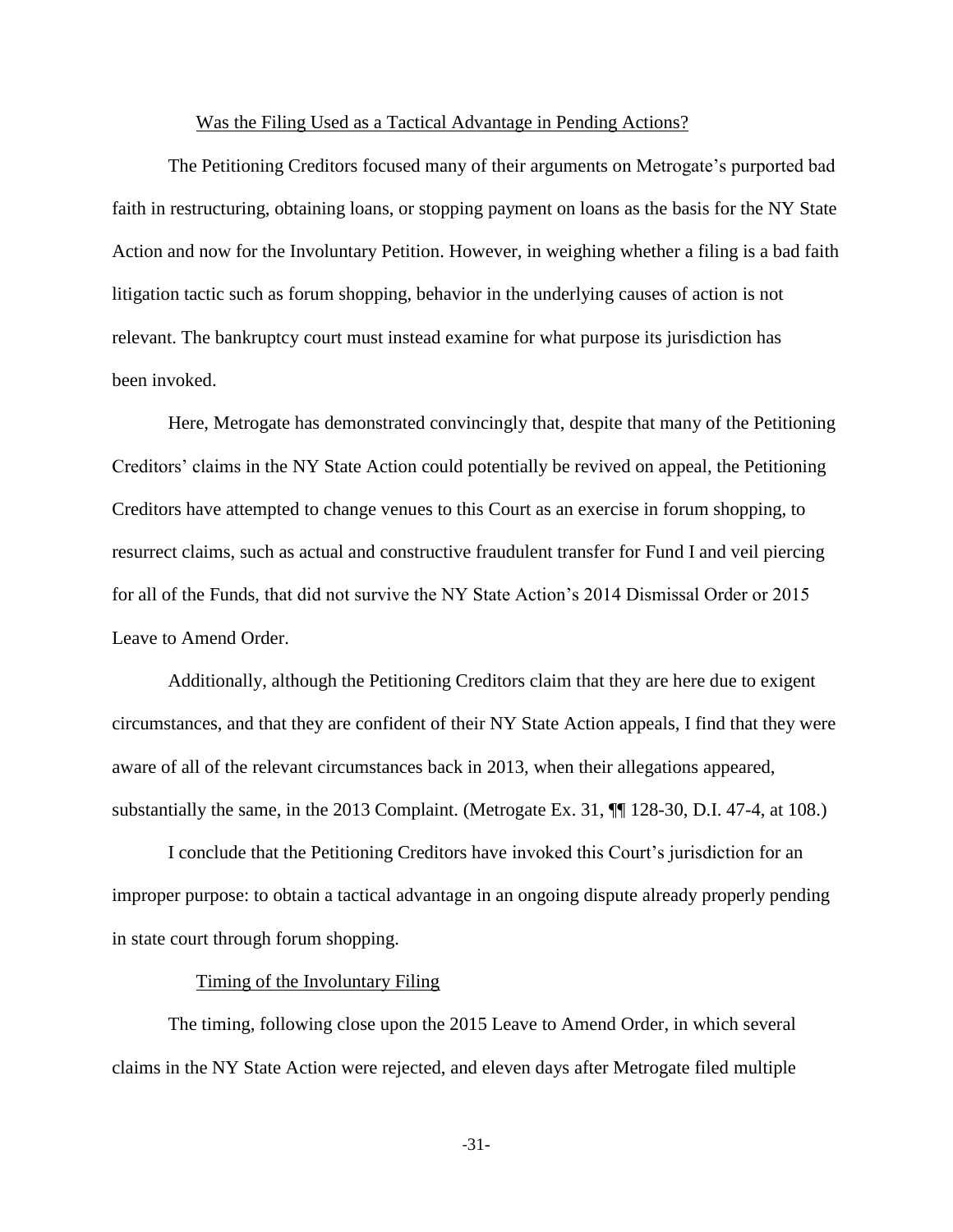defenses and counterclaims, is telling. The timing appears to be directly in response to pending state actions.

# Conclusion

Metrogate has carried its burden to prove bad faith by a preponderance of the evidence, and that the primary, if not sole, purpose for filing the Involuntary Petition was to engage in the bad faith litigation tactic of forum shopping.

## **DAMAGES**

Because the Court has made a finding of bad faith, Metrogate may be entitled to an award of damages for costs and attorney's fees, and compensatory and punitive damages pursuant to 11 U.S.C. § 303(i)(1) and (2).<sup>69</sup>

## **CONCLUSION**

For the reasons set forth above, the Motion to Dismiss is granted, and the SJ Motions are denied as moot. Further, the Court retains jurisdiction to determine awards under 11 U.S.C. § 303(i)(1) and (2); provided, however, any such request must be made within thirty (30) days of the date of the accompanying order.

An appropriate order will follow.

### BY THE COURT:

 $\cup$ Mr $\cup$ Mr $\rightarrow$ EVIN J. CAREY UNITED STATES BANKRUPTCY COURT

Dated: May 26, 2016

 $^{69}$  I point out to the parties that the provisions of § 303(i)(1) and (2) are *permissive* and not *mandatory*, and that, in the Court's view, there are no angels involved on either side of this dispute. As the NY Court did after a recent ruling (McGurk Test. 78:6-22, D.I. 64), I strongly encourage the parties to meet and discuss a settlement.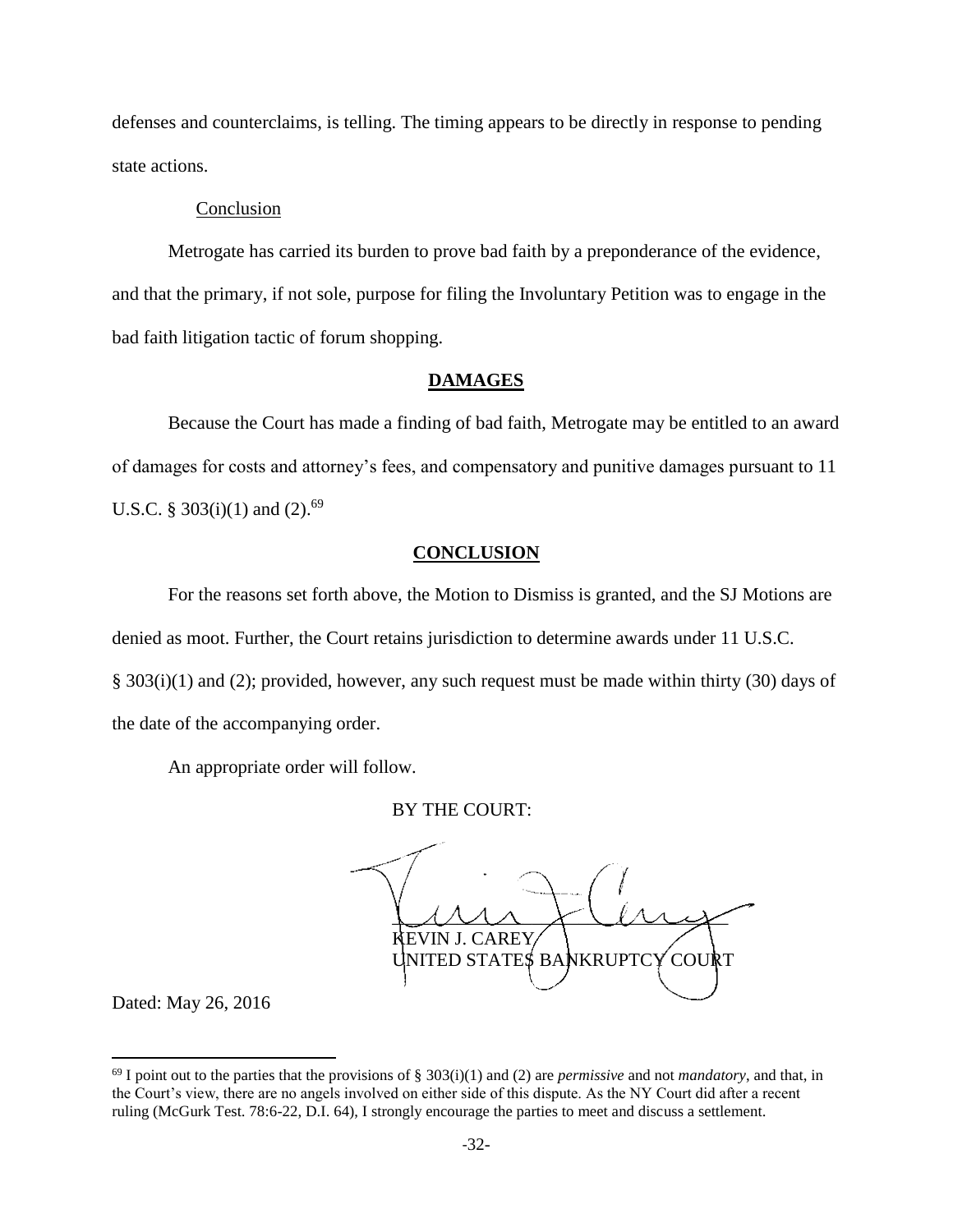# **IN THE UNITED STATES BANKRUPTCY COURT FOR THE DISTRICT OF DELAWARE**

| In re:                                             |  |
|----------------------------------------------------|--|
| METROGATE, LLC f/k/a ADVANCE<br>REALTY GROUP, LLC, |  |
| Alleged Debtor.                                    |  |
|                                                    |  |

 $\overline{\phantom{a}}$ 

Case No. 15-12593 (KJC) ) Chapter 11 (Involuntary)

\_\_\_\_\_\_\_\_\_\_\_\_\_\_\_\_\_\_\_\_\_\_\_\_\_\_\_\_\_\_\_\_\_\_\_\_\_\_\_\_\_\_) D.I. 1, 16, 19, 84

# **ORDER DISMISSING BANKRUPTCY CASE**

AND NOW, this  $26<sup>th</sup>$  day May, 2016, upon consideration of the following motions:

- (1) The Petitioning Creditors'<sup>1</sup> involuntary petition for relief under Chapter 11 of the United States Bankruptcy Code (the "Involuntary Petition") against the alleged debtor, Metrogate LLC ("Metrogate") in the United States Bankruptcy Court for the District of Delaware (D.I. 1);
- (2) Metrogate's Motion to Dismiss Involuntary Petition and Request for Award of Damages, Fees, and Costs for Bad Faith Filing (D.I. 16); and
- (3) The Petitioning Creditors' combined Motions for Summary Judgment on the December 22, 2015, Involuntary Petition and the Involuntary Debtor's January 13, 2016, Motion to Dismiss (the "SJ Motions") (D.I. 19)

and the responses thereto, and after oral argument and multiple evidentiary hearings, and for the reasons set forth in the foregoing Opinion, it is hereby **ORDERED** that:

<sup>&</sup>lt;sup>1</sup> The Petitioning Creditors are: Taberna Preferred Funding I, Ltd. ("Fund I"), Taberna Preferred Funding II, Ltd. ("Fund II"), Taberna Preferred Funding IV, Ltd. ("Fund IV"), and Taberna Preferred Funding VI, Ltd. ("Fund VI").